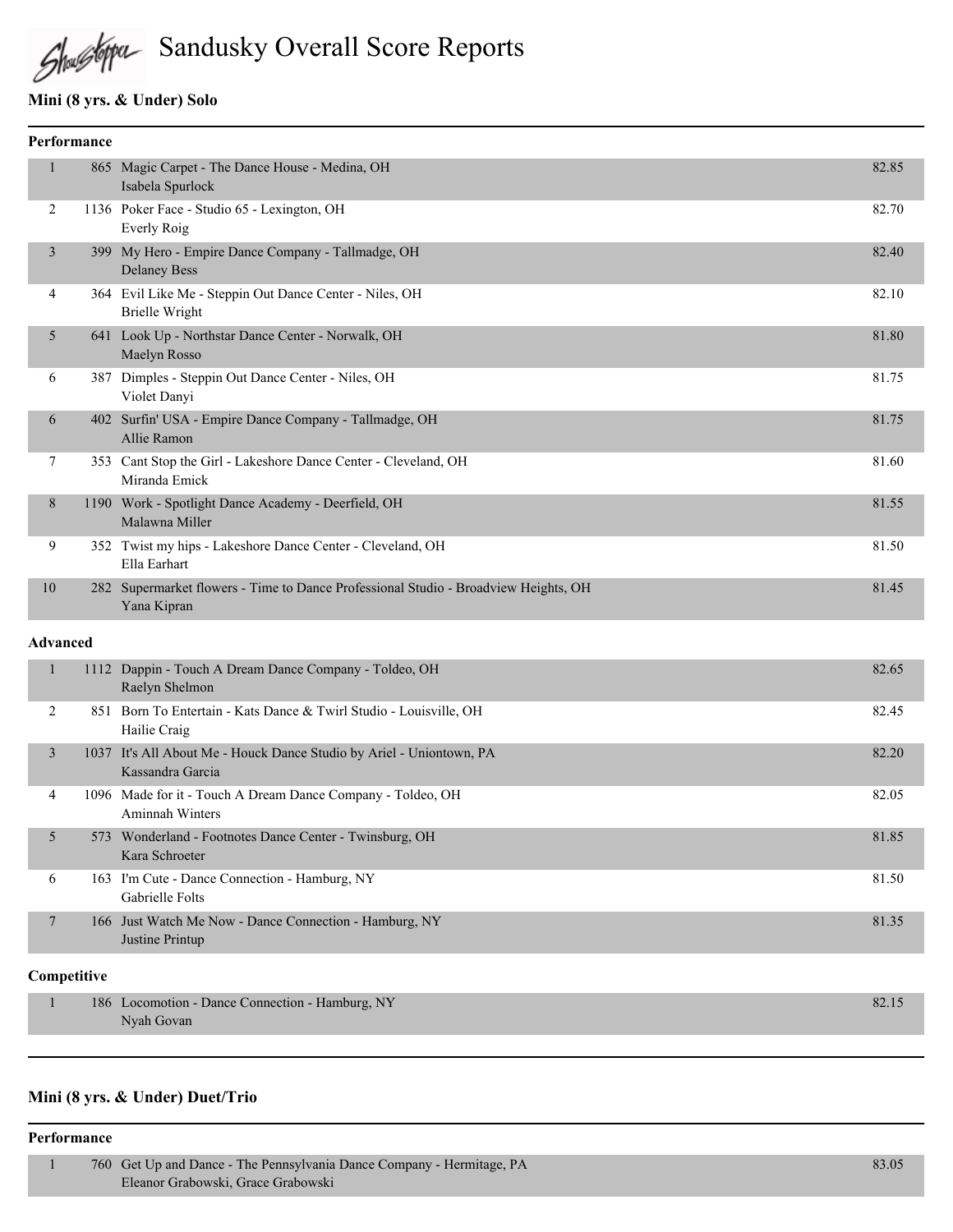| $\overline{2}$           |     | 228 Girls Just Wanna Have Fun - Rock City Dance - Strongsville, OH<br>Lilliana Munoz, Alexa Descenzo                    | 82.65 |
|--------------------------|-----|-------------------------------------------------------------------------------------------------------------------------|-------|
| $\overline{2}$           |     | 423 Locomotion - Empire Dance Company - Tallmadge, OH<br>Arya Cleavenger, Madison Havens                                | 82.65 |
| $\overline{2}$           |     | 708 Loco Motion - NRDA - North Royalton, OH<br>Lydia Duke, Rose Sotak                                                   | 82.65 |
| $\mathfrak{Z}$           |     | 292 Robots - Time to Dance Professional Studio - Broadview Heights, OH<br>Anna Kushnir, Anisia Axenti                   | 82.45 |
| 4                        | 391 | Stepsisters Lament - Steppin Out Dance Center - Niles, OH<br>Karalyn Pusin, Katelyn Pusin                               | 81.75 |
| $\overline{\mathcal{A}}$ |     | 713 No - NRDA - North Royalton, OH<br>Lydia Duke, Christina Moulagianis, Gianna Masciarelli                             | 81.75 |
| 5                        |     | 737 Double Dutch Bus - NRDA - North Royalton, OH<br>Aurora Sotak, Izzie Kinch                                           | 81.65 |
| 6                        |     | 1205 Get your Sparkle on - Spotlight Dance Academy - Deerfield, OH<br>Serenity Bailey, Madalynn Atwood, Harlee Richmond | 81.60 |
| 7                        |     | 457 Circus Babies - The 8th Count Dance Center - Garrettsville, OH<br>Nora Waggoner, Katlyn Knerem                      | 81.55 |
| 8                        |     | 804 New York, New York - Nye Dance Productions - Toledo, OH<br>Ariceli Huembes, Avery Kyer                              | 81.35 |
| 9                        |     | 803 Wicked Little Girls - Nye Dance Productions - Toledo, OH<br>Ariceli Huembes, Avery Kyer, Mia Maxson                 | 80.50 |
| Advanced                 |     |                                                                                                                         |       |
| $\mathbf{1}$             |     | 168 Mungojerrie and Rumpleteaser - Dance Connection - Hamburg, NY<br>Elena Brown, Kasha Bozich                          | 82.85 |
| 2                        |     | 823 Brave - Momentum Dance Center - Milan, OH<br>Brylee Weaver, Alea Roesch                                             | 82.70 |
| $\overline{3}$           |     | 827 I'm A Ruler - Momentum Dance Center - Milan, OH<br>Brylee Weaver, Alea Roesch, Evelyn Grady                         | 82.55 |
| 4                        |     | 162 Boss Ladies - Dance Connection - Hamburg, NY                                                                        | 81.85 |

# **Mini (8 yrs. & Under) Small**

Clara Campbell, Paislee Mackey

| <b>Performance</b> |     |                                                                                                                                                                                                          |        |  |
|--------------------|-----|----------------------------------------------------------------------------------------------------------------------------------------------------------------------------------------------------------|--------|--|
|                    |     | 278 Dollhouse - Time to Dance Professional Studio - Broadview Heights, OH<br>Angelina Bigun, Anastasiya Cemirtan, Alina Sircu, Daryna Martyniuk, Diana Martyniuk, Lilia Tendytsky,<br>Yuliia Glemba      | 109.90 |  |
| 2                  | 431 | Calling all the Monsters - Studio 65 - Lexington, OH<br>Sophia Fisher, Everly Roig, Jillian Soliday, Brinnley Branham, Annalise Hamilton                                                                 | 109.60 |  |
| 2                  |     | 766 One Bad Apple - The Pennsylvania Dance Company - Hermitage, PA<br>McKenna Schuyler, Lillian Nitzsky, Grace Grabowski, Ana Perilli, Reese Diaz, Madison Burlett                                       | 109.60 |  |
| 2                  |     | 868 Baby Workout - The Dance House - Medina, OH<br>Ivy Moorman, Isabela Spurlock, Jaclyn Corban, Miranda Coe, Peyton Day                                                                                 | 109.60 |  |
| $\overline{3}$     |     | 687 Glam - NRDA - North Royalton, OH<br>Gianna Masciarelli, Lydia Duke, Christina Moulagianis, Lorelai Cihlar, Addison Kinch, Emma<br>Czaplinski, Rose Sotak, Rosie Scharf                               | 109.50 |  |
| 4                  |     | 356 Ghostly Gala - Steppin Out Dance Center - Niles, OH<br>Leonidas Karousis, Alana Sfikas, Violet Danyi, Brielle Wright, Adara Gierlach, Hailey Hyland, Karalyn<br>Pusin, Katelyn Pusin, Ariella Sfikas | 109.35 |  |
| 5                  |     | 350 Neverland - Lakeshore Dance Center - Cleveland, OH<br>Ella Earhart, Arleena Polachek, Miranda Emick, Mia Petelin-Rodick                                                                              | 109.25 |  |
| 6                  |     | 394 Respect - Empire Dance Company - Tallmadge, OH                                                                                                                                                       | 109.15 |  |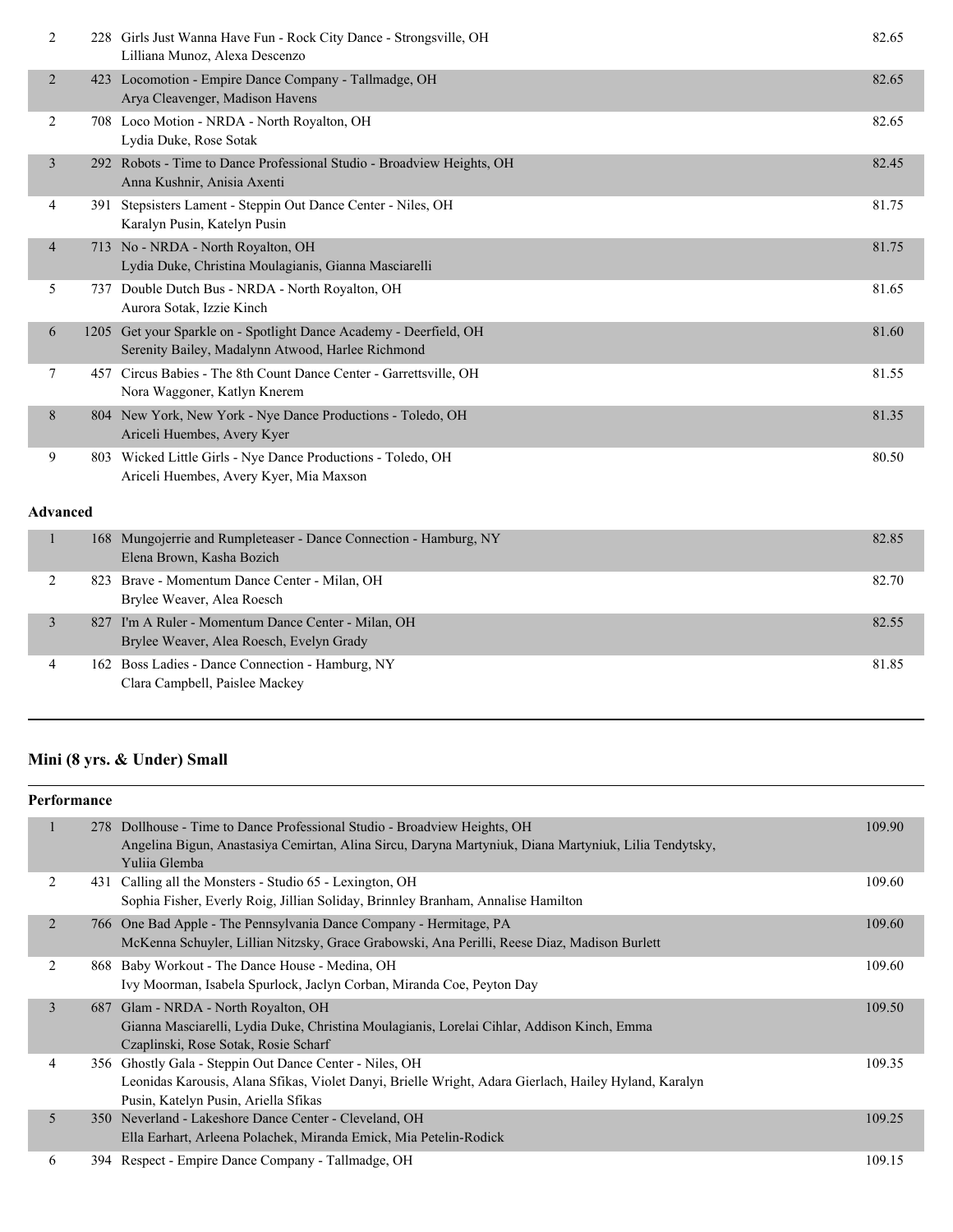|                 | Arya Cleavenger, Madison Havens, Harper Rader, Hannah Tullas, Vanessa Bartley, Allie Ramon,<br>Delaney Bess, Avaya Weaver, Annabelle Weigand                                                                          |        |
|-----------------|-----------------------------------------------------------------------------------------------------------------------------------------------------------------------------------------------------------------------|--------|
| 6               | 867 Oh So Quiet - The Dance House - Medina, OH<br>Isabela Spurlock, Ivy Moorman, Jaclyn Corban, Madelyn Alexander, Miranda Coe, Peyton Day                                                                            | 109.15 |
| 6               | 1180 Me too - Time to Dance Professional Studio - Broadview Heights, OH<br>Alexandra Haydash, Anisia Axenti, Anna Kushnir, Elina Bryksa, Emiliya Poladova, Emma Lasiychuk,<br>Eva Kulbanska, Maria Oleiarnyk          | 109.15 |
| 7               | 1179 That's ho we do - Time to Dance Professional Studio - Broadview Heights, OH<br>Alexandra Haydash, Anisia Axenti, Anna Kushnir, Elina Bryksa, Emiliya Poladova, Emma Lasiychuk,<br>Eva Kulbanska, Maria Oleiarnyk | 109.10 |
| 8               | 632 Don't Slack - Northstar Dance Center - Norwalk, OH<br>Maelyn Rosso, Kennady Robertson, Lily Miller, Maddison Harakal, Ellie Holthouse                                                                             | 109.05 |
| 8               | 813 War - Nye Dance Productions - Toledo, OH<br>Freya Hirzel, Ariceli Huembes, Amelia Kimble, Avery Kyer, Mia Maxson, Jaylee Medina, Jace Moore,<br>Sasha Scott, Shayla Scott-Moore                                   | 109.05 |
| 8               | 866 Better Place - The Dance House - Medina, OH<br>Isabela Spurlock, Ivy Moorman, Jaclyn Corban, Peyton Day                                                                                                           | 109.05 |
| 9               | 238 Little Red Bike - Rock City Dance - Strongsville, OH<br>Sophie Nagorka, Mackenzie Riedel, Lily Wilson, Lilliana Munoz, Gabby Gefre, Coral Sahli, Alexa<br>Descenzo                                                | 109.00 |
| 10              | 691 Welcome to Wonderland - NRDA - North Royalton, OH<br>Gianna Masciarelli, Lydia Duke, Christina Moulagianis, Lorelai Cihlar, Addison Kinch, Rose Sotak                                                             | 108.90 |
| $10\,$          | 869 Hasta La Vista - The Dance House - Medina, OH<br>Isabela Spurlock, Ivy Moorman, Jaclyn Corban, Peyton Day                                                                                                         | 108.90 |
| <b>Advanced</b> |                                                                                                                                                                                                                       |        |
| $\mathbf{1}$    | 446 Proud Mary - Wilhelm Dance - Rocky River, OH<br>Kamden Heidorf, Claire Pease, Emily Murphy, Annette Baron                                                                                                         | 109.50 |
| 2               | 313 Respect - Elite Dance Academy - Brunswick, OH<br>Andrea Cvijanovic, Anna Fiala, Brielle Keller, Cambria Mickler, Averie Patrick, Kendall Kouvaras                                                                 | 109.30 |
| $\mathfrak{Z}$  | 177 Ben - Dance Connection - Hamburg, NY<br>Rory Hamilton, Paislee Mackey, Luciana Avecillas, Kasha Bozich, Justine Printup, Gabrielle Folts, Elena<br>Brown, Clara Campbell, Brooklyn Waterman                       | 109.25 |
| 4               | 144 Click Clack - Dance Connection - Hamburg, NY<br>Rory Hamilton, Paislee Mackey, Luciana Avecillas, Kasha Bozich, Justine Printup, Gabrielle Folts, Elena<br>Brown, Clara Campbell, Brooklyn Waterman               | 109.10 |
| 5               | 476 9-5 - Class Act Dance Studio - Clyde, OH<br>Lily Raber, Norah King, Willow Knapp, Brysleigh Marshall, Mila Reer, Braelyn Weiker, Brielle Weiker,<br>Valerie Wensink                                               | 109.00 |
| 6               | 148 It's A Small World - Dance Connection - Hamburg, NY<br>Rory Hamilton, Paislee Mackey, Luciana Avecillas, Kasha Bozich, Justine Printup, Gabrielle Folts, Elena<br>Brown, Clara Campbell, Brooklyn Waterman        | 108.90 |
| $\overline{7}$  | 312 Here Comes the Sun - Elite Dance Academy - Brunswick, OH<br>Andrea Cvijanovic, Anna Fiala, Brielle Keller, Cambria Mickler, Averie Patrick, Kendall Kouvaras                                                      | 108.85 |
| 8               | 478 Ain't Your Momma - Class Act Dance Studio - Clyde, OH<br>Lily Raber, Margaret Herring, Norah King, Willow Knapp, Brysleigh Marshall, Jesalyn Pearce, Valerie<br>Wensink                                           | 108.70 |
| 9               | 315 Tightrope - Elite Dance Academy - Brunswick, OH<br>Anna Smith, Ariana Lance, Grace Griswold, Juliette Oppman, Kaylin Gorey, Rosaria Sweeney                                                                       | 108.60 |
| 10              | 314 We Got the Beat - Elite Dance Academy - Brunswick, OH<br>Kaylin Gorey, Grace Griswold, Juliette Oppman, Ariana Lance, Anna Smith, Rosaria Sweeney                                                                 | 108.30 |

# **Mini (8 yrs. & Under) Large**

#### **Performance**

| 684 Jump in the line - NRDA - North Royalton, OH                                                | 109.35 |
|-------------------------------------------------------------------------------------------------|--------|
| Gianna Masciarelli, Lydia Duke, Aurora Sotak, Christina Moulagianis, Maya Pena, Lorelai Cihlar, |        |
| Addison Kinch, Emma Czaplinski, Rose Sotak, Rosie Scharf                                        |        |
|                                                                                                 |        |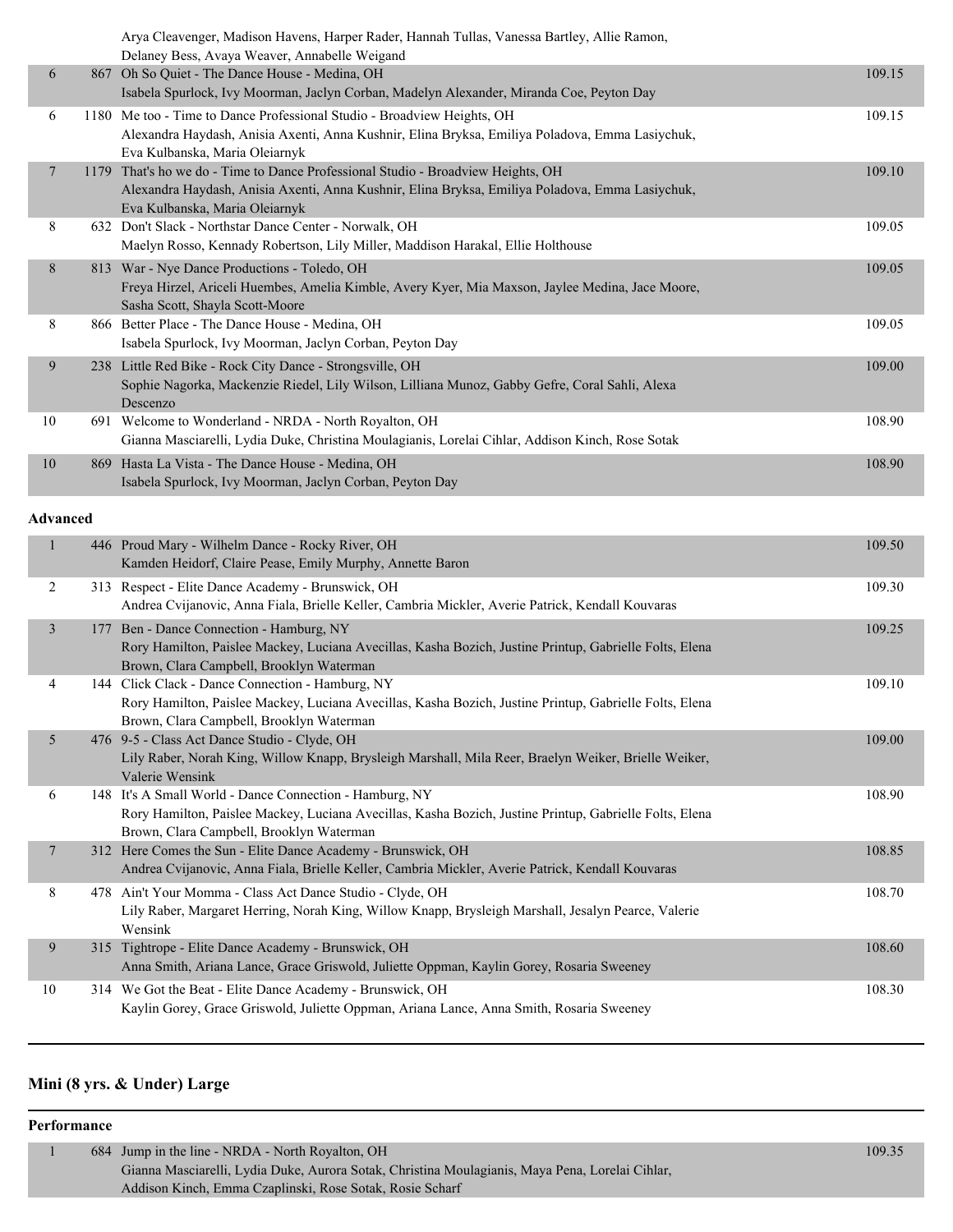| $\overline{c}$          | 344 Wings - Lakeshore Dance Center - Cleveland, OH                                                                                                            | 109.25 |
|-------------------------|---------------------------------------------------------------------------------------------------------------------------------------------------------------|--------|
|                         | Arleena Polachek, Claire Reimer, Elaine Perkins, Ella Earhart, Miranda Emick, Mia Petelin-Rodick,                                                             |        |
| $\overline{\mathbf{3}}$ | Liliana Grano, Kathryn Oliver, Chloe Caraballo, Caitlin Mauceri                                                                                               |        |
|                         | 345 Rockstar - Lakeshore Dance Center - Cleveland, OH<br>Arleena Polachek, Claire Reimer, Ella Earhart, Elaine Perkins, Miranda Emick, Caitlin Mauceri, Chloe | 109.00 |
|                         | Caraballo, Kathryn Oliver, Liliana Grano, Mia Petelin-Rodick                                                                                                  |        |
| $\mathfrak{Z}$          |                                                                                                                                                               | 109.00 |
|                         | 683 Let's Groove - NRDA - North Royalton, OH<br>Gianna Masciarelli, Lydia Duke, Christina Moulagianis, Maya Pena, Lorelai Cihlar, Addison Kinch,              |        |
|                         | Emma Czaplinski, Rose Sotak, Harper Sefcik, Taylor Zambounis, Lyla Twardzik, Rosie Scharf                                                                     |        |
| $\overline{4}$          | 348 Never Seen - Lakeshore Dance Center - Cleveland, OH                                                                                                       | 108.90 |
|                         | Claire Reimer, Elaine Perkins, Kathryn Oliver, Mia Petelin-Rodick, Liliana Grano, Caitlin Mauceri, Chloe                                                      |        |
|                         | Caraballo, Ella Earhart, Arleena Polachek, Olivia Zeolla, Payton Pritchett, Milah Cortez, Miranda Emick,                                                      |        |
|                         | Patterson LaRochelle                                                                                                                                          |        |
| $\mathfrak{H}$          | 620 Crocodile Rock - Jillian Rian's Dance School - Grafton, OH                                                                                                | 108.80 |
|                         | Lyla Looymans, Ella Fate, Emma Szczepanski, Caitlyn Mingus, Charlie Spears, Riley Wilfong, Olivia                                                             |        |
|                         | Stohlman, Gemma Huerner, Addie Dotson, Olivia Shaarda, Kylie Whitesel                                                                                         |        |
| 5                       | 921 Multiplied - MindBodyArt School of Dance - Port Matilda, PA                                                                                               | 108.80 |
|                         | Emily Bloom, Lucy Decker, Calista Dick, Isla Johnson, Adalyn Chilcot, Hadley Fritton, Eva Hunt, Anya                                                          |        |
|                         | Liu, Rina Miyazako, Reese Tussey                                                                                                                              |        |
| 6                       | 679 Donkey Kong - NRDA - North Royalton, OH                                                                                                                   | 108.50 |
|                         | Lorelai Cihlar, Lydia Duke, Addison Kinch, Izzie Kinch, Gianna Masciarelli, Christina Moulagianis,                                                            |        |
|                         | Maya Pena, Rosie Scharf, Harper Sefcik, Aurora Sotak, Rose Sotak                                                                                              |        |
| $\overline{7}$          | 931 Remember - MindBodyArt School of Dance - Port Matilda, PA                                                                                                 | 108.40 |
|                         | Adalyn Chilcot, Hadley Fritton, Eva Hunt, Anya Liu, Rina Miyazako, Reese Tussey, Emily Bloom, Lucy                                                            |        |
|                         | Decker, Calista Dick, Isla Johnson                                                                                                                            |        |
| 8                       | 920 Little Red Riding Hood Ballet - MindBodyArt School of Dance - Port Matilda, PA                                                                            | 108.30 |
|                         | Isabelle Snyder, Grace Perkert, Elena Danser, Audrey Zerby, Emily Brumbaugh, Lily Imhoff, Olivia                                                              |        |
|                         | McLain, Cecelia Newhouser, Zoey Noviello, Brynlee Bowersox, Rylie Meyers                                                                                      |        |
| 9                       | 682 We Like to Party - NRDA - North Royalton, OH                                                                                                              | 108.20 |
|                         | Kate Clancey, Macayla Anglin, Adriana Ribich, Elsa Miller, Londyn Yonkovski, Ella Kay Baker, Aurora                                                           |        |
|                         | Sotak, Izzie Kinch, Asa Hare, Anna Hanke                                                                                                                      |        |
| $10\,$                  | 939 Sugar Pie Honey Bunch - MindBodyArt School of Dance - Port Matilda, PA                                                                                    | 108.10 |
|                         | Elena Danser, Audrey Zerby, Isabelle Snyder, Grace Perkert, Emily Brumbaugh, Lily Imhoff, Olivia                                                              |        |
|                         | McLain, Cecelia Newhouser, Zoey Noviello, Brynlee Bowersox, Rylie Meyers                                                                                      |        |
| Competitive             |                                                                                                                                                               |        |
| $\mathbf{1}$            | 1141 Just Majik - Majik Touch Dance Company - Detroit, MI                                                                                                     | 112.55 |
|                         | Lyndsi Boykins, Morgan Brooks, Madison Brooks, Aubrey Evans, Aniyah Frazier, Dalana Grimes,                                                                   |        |
|                         | Jazmyne Hanshaw, Lilly Hubbard, Miah Mason, Jordyn Mills, Jonah-Marie Taylor, Kaylee Thorton,                                                                 |        |
|                         | Ne'Vaeh Wilson                                                                                                                                                |        |
| $\sqrt{2}$              | 137 Bell Hop Boogie - Dance Connection - Hamburg, NY                                                                                                          | 110.05 |
|                         | Laila Bozich, Lexi Law, Zoey Lipczynski, Alaina Lyon, Karsyn Smith, Kasha Bozich, Reyna Reinhardt,                                                            |        |
|                         | Sophia Reinhardt, Elena Brown, Aliyana Hamrick                                                                                                                |        |

# **Junior (9 - 11 yrs.) Solo**

|  | <b>Performance</b> |  |                                                                               |       |  |
|--|--------------------|--|-------------------------------------------------------------------------------|-------|--|
|  |                    |  | 377 Soldier - Steppin Out Dance Center - Niles, OH<br>Jordyn Racick           | 85.10 |  |
|  | ∍                  |  | 411 Applause - Empire Dance Company - Tallmadge, OH<br>Laniya Caples          | 84.45 |  |
|  | 3                  |  | 1222 Feel Good - Rock City Dance - Strongsville, OH<br>Isabella Darlington    | 84.35 |  |
|  | 4                  |  | 642 Candle On The Water - Northstar Dance Center - Norwalk, OH<br>Lily Miller | 84.20 |  |
|  | 5                  |  | 661 Million to One - Northstar Dance Center - Norwalk, OH                     | 84.15 |  |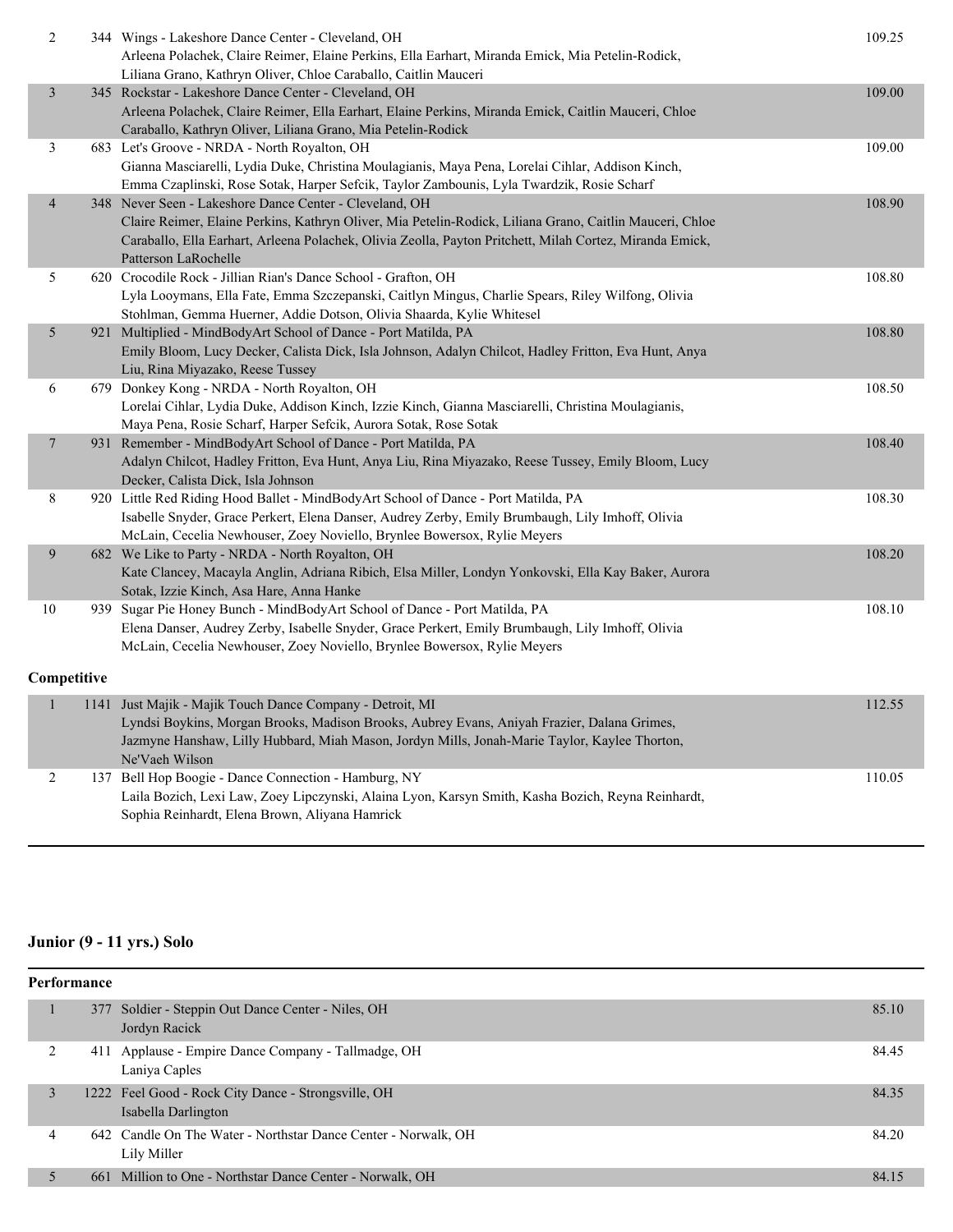|                 | Ella Abbe                                                                                              |       |
|-----------------|--------------------------------------------------------------------------------------------------------|-------|
| 6               | 221 Every Heart - Rock City Dance - Strongsville, OH<br>Julianna Lottig                                | 84.10 |
| 7               | 1226 A Song for You - Studio 65 - Lexington, OH<br>Sofia Perez-Stout                                   | 84.05 |
| 8               | 369 Black and White - Steppin Out Dance Center - Niles, OH<br>Ollivia Eggleston                        | 83.80 |
| 8               | 1196 Beat - Spotlight Dance Academy - Deerfield, OH<br><b>Rylie Anthoney</b>                           | 83.80 |
| 9               | 414 Queen Bee - Empire Dance Company - Tallmadge, OH<br>Jessica Mensch                                 | 83.75 |
| 10              | 420 Burlesque - Empire Dance Company - Tallmadge, OH<br>Audriann Charnesky                             | 83.65 |
| <b>Advanced</b> |                                                                                                        |       |
| $\mathbf{1}$    | 1176 Show Me How You Burlesque - Time to Dance Professional Studio - Broadview Heights, OH<br>Eva Vons | 85.70 |
| 2               | 675 Riptide - Northstar Dance Center - Norwalk, OH<br>Alexis Mooney                                    | 85.60 |
| $\overline{3}$  | 645 Rule The World - Northstar Dance Center - Norwalk, OH<br>Haley Nickoli                             | 85.50 |
| 4               | 205 I'm a Barbie Girl - Rock City Dance - Strongsville, OH<br>Ariella Kozar                            | 85.00 |
| $\overline{4}$  | 668 Flashlight - Northstar Dance Center - Norwalk, OH<br>Kenley Bond                                   | 85.00 |
| 5               | 775 Made to Fly - The Pennsylvania Dance Company - Hermitage, PA<br>Aloggondro Donialz                 | 84.95 |

|    | Alessandra Banick                                                                      |       |
|----|----------------------------------------------------------------------------------------|-------|
| 6  | 674 Clockwork - Northstar Dance Center - Norwalk, OH<br>Claire Michaelis               | 84.90 |
| 6  | 791 Come Alive - The Pennsylvania Dance Company - Hermitage, PA<br>Sophia Ricciardi    | 84.90 |
|    | 846 Business of Love - Kats Dance & Twirl Studio - Louisville, OH<br>Emma Neff         | 84.85 |
| 8  | 825 You Cant Stop The Beat - Momentum Dance Center - Milan, OH<br>Evelyn Grady         | 84.80 |
| 8  | 847 Genie In A Bottle - Kats Dance & Twirl Studio - Louisville, OH<br>Gwen Aquino      | 84.80 |
| 9  | 795 Make Me Feel - The Pennsylvania Dance Company - Hermitage, PA<br>Briella Donatelli | 84.75 |
| 10 | 576 I'm Fabulous - Footnotes Dance Center - Twinsburg, OH                              | 84.65 |

| 10 | 576 I'm Fabulous - Footnotes Dance Center - Twinsburg, OH<br><b>Tysen Dershak</b> | 84.65 |
|----|-----------------------------------------------------------------------------------|-------|
|    | 719 Darkest Hour - NRDA - North Royalton, OH<br>Joesie Stauffer                   | 84.65 |

# **Competitive**

|   | 343 On Then and Now - Elite Dance Academy - Brunswick, OH<br>Madyson Likovic              | 86.45 |
|---|-------------------------------------------------------------------------------------------|-------|
|   | 1022 Afraid of the Dark - Houck Dance Studio by Ariel - Uniontown, PA<br>Grace McAllister | 85.55 |
| 3 | 339 Roxie - Elite Dance Academy - Brunswick, OH<br>Annabelle Crawford                     | 85.40 |
| 4 | 695 Speaking French - NRDA - North Royalton, OH<br>Miah Hess                              | 85.25 |
|   | 780 Roxie - The Pennsylvania Dance Company - Hermitage, PA<br>Kelyn Patton                | 85.10 |
| 6 | 727 I Love Me - NRDA - North Royalton, OH                                                 | 85.00 |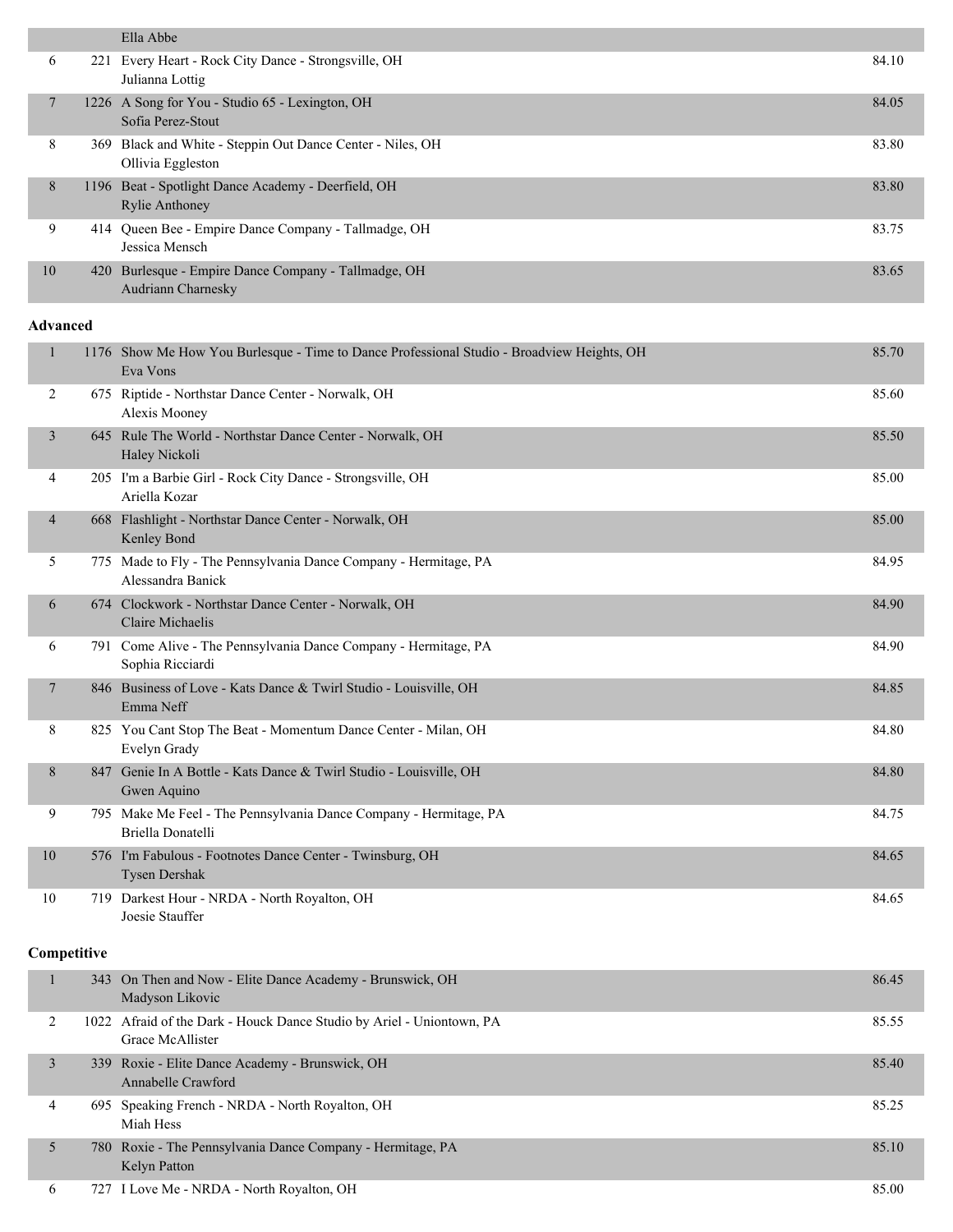Lexi Norris

|    | 692 Applause - NRDA - North Royalton, OH<br>Noelle Fortino           | 84.80 |
|----|----------------------------------------------------------------------|-------|
| 8  | 547 Lonely - North Shore Dance Studio - Mequon, WI<br>Caroline Kohli | 84.75 |
|    | 693 Stomp to My Beat - NRDA - North Royalton, OH<br>Luke Stauffer    | 84.70 |
| 10 | 1166 Do Something - Dance Expressions - Holland, OH<br>Harper Bly    | 84.55 |

# **Junior (9 - 11 yrs.) Duet/Trio**

| Performance     |  |                                                                                                                   |       |  |
|-----------------|--|-------------------------------------------------------------------------------------------------------------------|-------|--|
| $\mathbf{1}$    |  | 424 Somethings Got a Hold on Me - Empire Dance Company - Tallmadge, OH<br>Jessica Mensch, Laniya Caples           | 85.65 |  |
| 2               |  | 389 Nation - Steppin Out Dance Center - Niles, OH<br>Ollivia Eggleston, Cor'Rae Love, Aurora Wylie                | 85.05 |  |
| $\overline{3}$  |  | 370 Fabulous - Steppin Out Dance Center - Niles, OH<br>Alana Sfikas, Jordan Racick                                | 84.60 |  |
| 4               |  | 86 I Can Cook Too - Sandy Bee Dance & Gym - Youngstown, OH<br>Annabelle Serrano, Audrey Blakeman                  | 84.45 |  |
| 5               |  | 243 Lost Without you - Dancexcel - Brunswick, OH<br>Tyce Kirby, Gianna Dylong                                     | 84.40 |  |
| 5               |  | 258 Cold Hearted Snake - Dancexcel - Brunswick, OH<br>Tyce Kirby, Gianna Dylong, Kailey Osysko                    | 84.40 |  |
| 6               |  | 427 Never Let Me Go - Empire Dance Company - Tallmadge, OH<br>Maliyah Laughlin, Audriann Charnesky, Julia Merritt | 84.35 |  |
| 7               |  | 1229 Counting Houses - Dancexcel - Brunswick, OH<br>Madison Miller, Leighton Miller                               | 84.15 |  |
| 8               |  | 22 Johnny B. Goode - Count Me In - Milan, OH<br>Brennan Metzger, Sydney Griffiths                                 | 83.90 |  |
| 9               |  | 732 Grown - NRDA - North Royalton, OH<br>Lorelai Cihlar, Addison Kinch, Maya Pena                                 | 83.75 |  |
| 9               |  | 943 Jump and Jive - Encore! Dance Academy - Summitville, IN<br>Selah Pollock, Ava Middlesworth                    | 83.75 |  |
| 10              |  | 704 Sugar Pie - NRDA - North Royalton, OH<br>Ella Pena, Alexander Culp                                            | 83.40 |  |
| <b>Advanced</b> |  |                                                                                                                   |       |  |
| 1               |  | 840 Autumn Frost - Kats Dance & Twirl Studio - Louisville, OH<br>Gwen Aquino, Juliana Faiello, Emma Neff          | 85.15 |  |
| 2               |  | 379 Titanium - Steppin Out Dance Center - Niles, OH<br>Jordan Racick, Jaylyn Racick                               | 84.95 |  |
| $\overline{3}$  |  | 718 Wind it Up - NRDA - North Royalton, OH<br>Gianna Scharf, Joesie Stauffer                                      | 84.85 |  |
| 4               |  | 583 Let's Work - Footnotes Dance Center - Twinsburg, OH                                                           | 84.65 |  |

Tysen Dershak, Chloe Leitzel 5 1172 Space Jam - North Shore Dance Studio - Mequon, WI 84.40 Anja Halvorsen, Lola Thurner, Bergen Lehman 6 224 Somewhere Only We Know - Rock City Dance - Strongsville, OH 84.20 Julianna Lottig, Lila Moravcik 7 871 Crowd Go Crazy - The Dance House - Medina, OH 84.15 Evelyn Corban, Evie Watson, Kaiya Rismiller

8 822 Girls Night Out - Momentum Dance Center - Milan, OH 84.10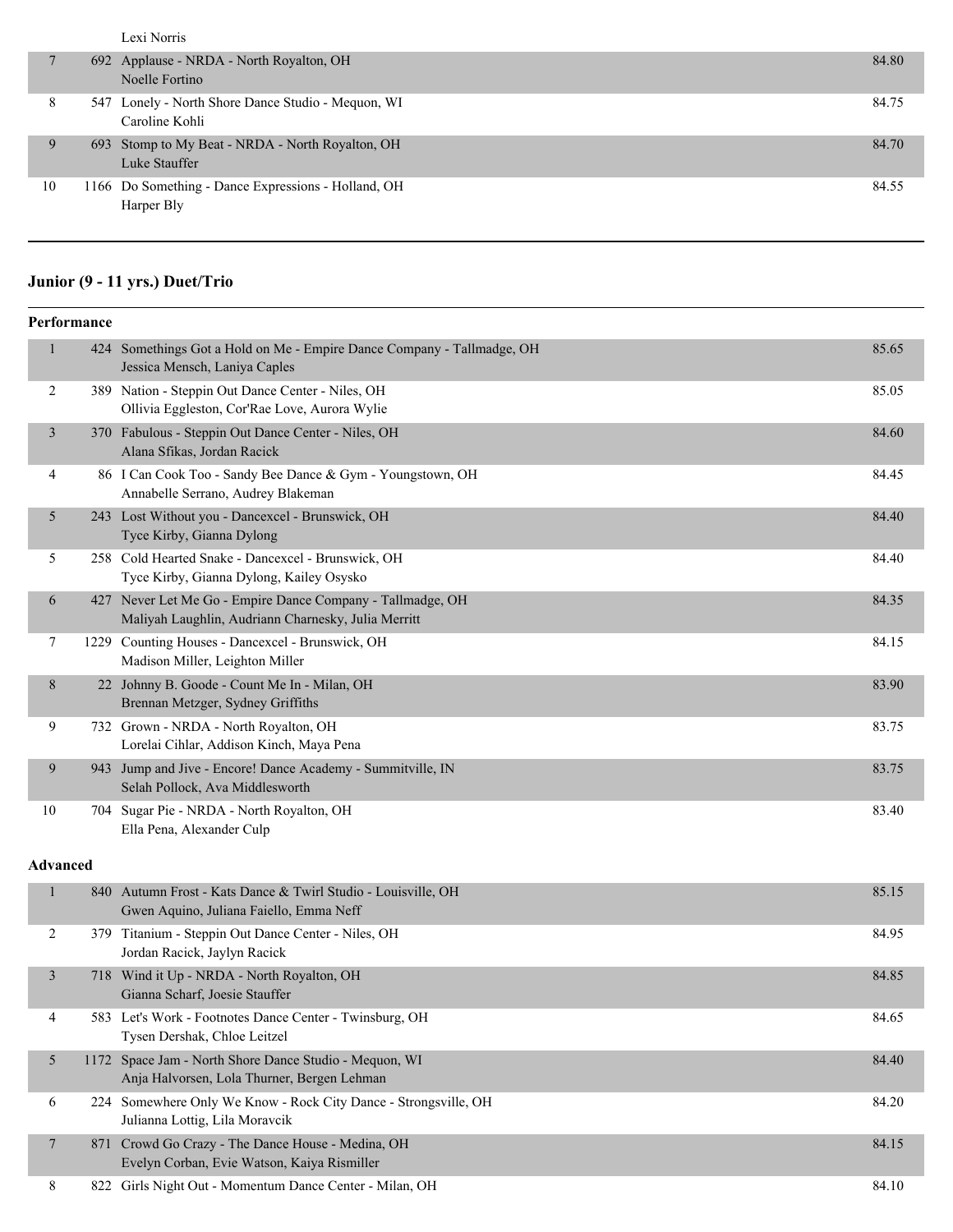Kaylee Lewallen, Ella Griffiths, Sara Reardon

|    | 1159 Ramalama Bang Bang - Art In Motion Dance Academy - Beloit, OH<br>Madyson Moore, Izzie Mellon | 83.85 |
|----|---------------------------------------------------------------------------------------------------|-------|
| 10 | 453 I Lived - Wilhelm Dance - Rocky River, OH<br>Olivia Keller, Gregan Burge, Grace Rose          | 83.65 |

### **Competitive**

|                |      | 306 Lie - Elite Dance Academy - Brunswick, OH<br>Annabelle Crawford, Alyssa Ivancic, Mia DiNunzio   | 86.05 |
|----------------|------|-----------------------------------------------------------------------------------------------------|-------|
| 2              |      | 705 I am Aldolfo - NRDA - North Royalton, OH<br>Noelle Fortino, Luke Stauffer                       | 85.75 |
| 3              |      | 1036 I'm Dorothy - Houck Dance Studio by Ariel - Uniontown, PA<br>Grace McAllister, Bailey Guty     | 85.30 |
| 4              |      | 735 Yes I Can - NRDA - North Royalton, OH<br>Cecelia Lambert, Lexi Norris                           | 85.15 |
| 5              |      | 712 Work - NRDA - North Royalton, OH<br>Callaway Rothstein, Adalyn Sheets                           | 85.05 |
| 6              |      | 736 Footprints in the Sand - NRDA - North Royalton, OH<br>Noelle Fortino, Miah Hess                 | 84.90 |
| $\overline{7}$ | 1038 | Snake Charmer - Houck Dance Studio by Ariel - Uniontown, PA<br>Abigail Lavish, Hartley Scott        | 84.70 |
| 8              |      | 146 Spotlight - Dance Connection - Hamburg, NY<br>Isabella Brown, Emily Meyer                       | 84.30 |
| 8              | 153  | Papa Was A Rolling Stone - Dance Connection - Hamburg, NY<br>Gianna Waterman, Brylee Jones          | 84.30 |
| 9              |      | 188 I Got You - Dance Connection - Hamburg, NY<br>Zoey Lipczynski, Laila Bozich                     | 83.75 |
| 10             | 173  | Alvin and the Chipmunks - Dance Connection - Hamburg, NY<br>Frankie Geiser, Lexi Law, Ireland Maher | 83.15 |
| 10             |      | 191 Matchmaker - Dance Connection - Hamburg, NY<br>Alaina Lyon, Zoey Lipczynski, Laila Bozich       | 83.15 |
|                |      |                                                                                                     |       |

# **Junior (9 - 11 yrs.) Small**

| Performance |                |     |                                                                                                                                                                         |        |  |
|-------------|----------------|-----|-------------------------------------------------------------------------------------------------------------------------------------------------------------------------|--------|--|
|             | 1              |     | 395 USA - Empire Dance Company - Tallmadge, OH<br>Audrianna Charnesky, Jessica Mensch, Maliyah Laughlin, Laniya Caples                                                  | 111.35 |  |
|             | 2              |     | 358 Easy Street - Steppin Out Dance Center - Niles, OH<br>Adara Gierlach, Alana Sfikas, Bryelle Brown, Kayleigh Rose Jackson, Jordan Racick, Aurora Wylie               | 110.75 |  |
|             | 2              |     | 398 Cardilicious - Empire Dance Company - Tallmadge, OH<br>Camryn Briers, Jessica Mensch, Audriann Charnesky, Hannah Tullas, Laniya Caples                              | 110.75 |  |
|             | 3              |     | 635 London In The Spring - Northstar Dance Center - Norwalk, OH<br>Brooklyn Bertke, Lily Miller, Maelyn Rosso, Elianna Heater, Kennady Robertson, Madie Brown           | 110.60 |  |
|             | $\overline{4}$ |     | 433 Glam - Studio 65 - Lexington, OH<br>Emma Secrist, Kalea Burdette, Aly Pollard, Addison Schroeder, Evalynn Baer, Rio Yokoyama, Sofia<br>Perez-Stout                  | 110.40 |  |
|             | 4              | 759 | Jet Set - Steppin Out Dance Center - Niles, OH<br>Adara Gierlach, Aurora Wylie, Alana Sfikas, Bryelle Brown, Kayleigh Rose Jackson, Jordan Racick                       | 110.40 |  |
|             | 5              | 263 | Gave You All - Dancexcel - Brunswick, OH<br>Tyce Kirby, Gianna Dylong, Chloe Stevens, Taylor Rutledge, Madison Carlton, Kailey Osysko, Julia<br>Peters, Leighton Miller | 110.35 |  |
|             | 6              | 259 | Money - Dancexcel - Brunswick, OH<br>Madison Carlton, Julia Peters, Tyce Kirby, Chloe Stevens                                                                           | 110.30 |  |
|             | $\tau$         |     | 626 Sweet Chamomile - Northstar Dance Center - Norwalk, OH<br>Lily Miller, Ellie Holthouse, Giuliana Baker, Maddison Harakal, Jordan Holthouse                          | 110.15 |  |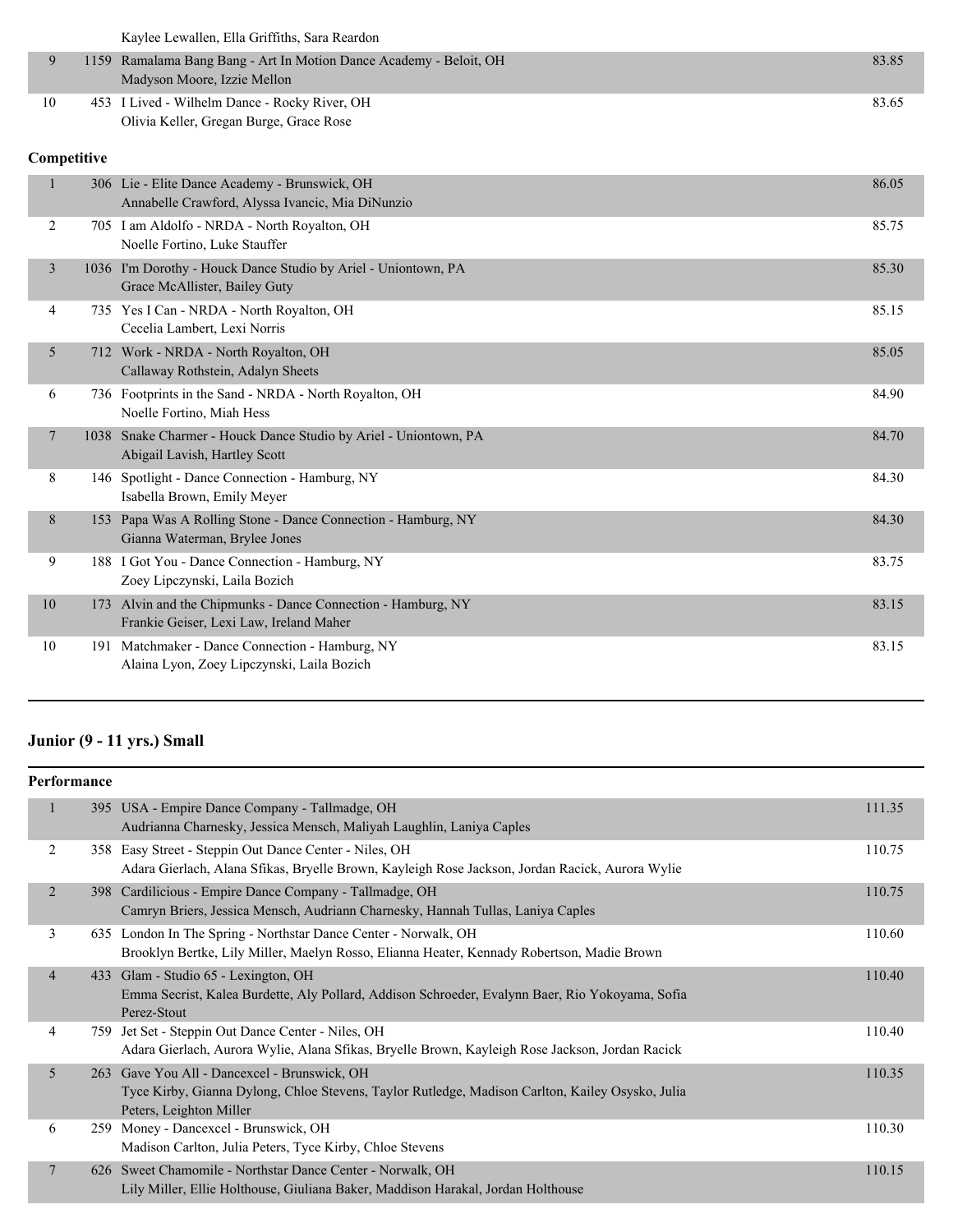| 8               |     | 246 You're The One That I Want - Dancexcel - Brunswick, OH<br>Chloe Stevens, Tyce Kirby, Leighton Miller, Madison Carlton, Taylor Rutledge, Kailey Osysko, Julia<br>Peters, Gianna Dylong                                                               | 110.10 |
|-----------------|-----|---------------------------------------------------------------------------------------------------------------------------------------------------------------------------------------------------------------------------------------------------------|--------|
| 9               |     | 630 Love, Sweet Love - Northstar Dance Center - Norwalk, OH<br>Abby Synowka, Ella Abbe, Samiya Brent, Jocelyn Ryan, Brookelynn Gilbert                                                                                                                  | 110.05 |
| $10\,$          |     | 244 Around The World - Dancexcel - Brunswick, OH<br>Olivia Tamosiunas, Madelyn Fraifogl, Lily Sanders, Cara Pecorelli, Abby Stevens                                                                                                                     | 110.00 |
| <b>Advanced</b> |     |                                                                                                                                                                                                                                                         |        |
| $\mathbf{1}$    | 627 | Ramalama - Northstar Dance Center - Norwalk, OH<br>Kenley Bond, Kendyll Hartlaub, Claire Michaelis, Alexis Mooney, Haley Nickoli                                                                                                                        | 113.10 |
| 2               |     | 768 Under Pressure - The Pennsylvania Dance Company - Hermitage, PA<br>Lily Koch, Sophia Ricciardi, Alessandra Banick, Gavin Webber, Ella Rice, Linnea Patton                                                                                           | 112.95 |
| 3               |     | 229 Mr. Sandman - Rock City Dance - Strongsville, OH<br>Zoey Feuerstein, Mikayla Estephan, Madeline Barran, Lila Moravcik, Julianna Lottig, Isabella Darlington,<br>Ariana Dimaria                                                                      | 112.40 |
| 4               |     | 821 Another Day Of Sun - Momentum Dance Center - Milan, OH<br>Kaylee Lewallen, Elianna Grime, Ella Griffiths, Jilan Griffiths, Kallie Scroggins, Myah Cammalleri, Sara<br>Reardon                                                                       | 112.30 |
| 5               |     | 276 A little party - Time to Dance Professional Studio - Broadview Heights, OH<br>Abbie Shamailov, Anastasiya Mytrofanova, Julia Alexia Babaeva, Solomia Petrovska, Solomiya<br>Lozynska, Sophia Dydyk, Uliana Korpan, Emiliya Peleh, Karolina Kravtsiv | 112.05 |
| 5               |     | 631 Paint It, Black - Northstar Dance Center - Norwalk, OH<br>Claire Michaelis, Alexis Mooney, Haley Nickoli, Kenley Bond, Kendyll Hartlaub                                                                                                             | 112.05 |
| 6               |     | 569 Send Me On My Way - Footnotes Dance Center - Twinsburg, OH<br>Tysen Dershak, Aliana Schroeter, Kara Schroeter, Sydney Ward                                                                                                                          | 112.00 |
| 6               |     | 765 Le Swing - The Pennsylvania Dance Company - Hermitage, PA<br>Lillian Greimann, Lily Koch, Ella Rice, Linnea Patton, Alessandra Banick                                                                                                               | 112.00 |
| 7               |     | 1102 Banji - Touch A Dream Dance Company - Toldeo, OH<br>Trinity Simpson, Griselda Smith, Kimberly Sweeney, Aminnah Winters, Destiny Gist, Raelyn Shelmon,<br>T'mya Hall                                                                                | 111.90 |
| 8               |     | 873 Hit Me With Your Best Shot - The Dance House - Medina, OH<br>Evelyn Corban, Evie Watson, Kaiya Rismiller, Macie Monastra                                                                                                                            | 111.85 |
| 9               |     | 839 BZRK - Kats Dance & Twirl Studio - Louisville, OH<br>Gwen Aquino, Kendal Cline, Madeline Neff, Juliana Faiello, Emily Jones, Emma Neff                                                                                                              | 111.65 |
| 9               |     | 872 Wherever You Will Go - The Dance House - Medina, OH<br>Evelyn Corban, Evie Watson, Kaiya Rismiller, Macie Monastra                                                                                                                                  | 111.65 |
| 9               |     | 922 Somewhere Out There - MindBodyArt School of Dance - Port Matilda, PA<br>Jacey Gummo, Sadie Evans, Quinn Foster, Elizabeth Mahon, Evelyn Morath, Sophia Rhymer, Kelsey<br>Porter, Alyssa Powell, Kasey Tong                                          | 111.65 |
| 10              |     | 317 Let's Get Loud - Elite Dance Academy - Brunswick, OH<br>Aubree Becker, Stella DiRuggiero, Greycee Holden, Tijana Kozul, Maya Pozek, Kloie Schaefer, Kerri<br>Teague, Piper Thornton, Jocelyn Yoder                                                  | 111.60 |
| Competitive     |     |                                                                                                                                                                                                                                                         |        |
| 1               |     | 769 One Short Day - The Pennsylvania Dance Company - Hermitage, PA<br>Alessandra Banick, Emma Kate Ristvey, Emily Bayer, Briella Donatelli, Sophia Ricciardi, Brynle Pfadt,<br>Kelyn Patton, Gavin Webber, Reagan Diaz                                  | 113.75 |
| 2               |     | 77 Hi-Yah - Elite Dance Academy - Brunswick, OH<br>Allie Piatak, Annabelle Crawford, Madyson Likovic, Mia DiNunzio, Mackenzie Teague, Addison Kowell                                                                                                    | 113.60 |
| 3               |     | 685 Small World - NRDA - North Royalton, OH<br>Noelle Fortino, Miah Hess, Callaway Rothstein, Gianna Scharf, Adalyn Sheets, Joesie Stauffer, Gloria<br>Zaboura                                                                                          | 112.80 |
| 3               |     | 886 Turn Your Face - The Dance House - Medina, OH<br>Audrey Fuller, Finley Lamb, Hope Bubnick, Kinley Ferguson, Lillian Kuzmins, Makenna Erhard                                                                                                         | 112.80 |
| 4               |     | 877 Ballroom Blitz - The Dance House - Medina, OH<br>Audrey Fuller, Finley Lamb, Hope Bubnick, Kinley Ferguson, Lillian Kuzmins, Makenna Erhard                                                                                                         | 112.70 |
| 5               |     | 78 Shake and Pop - Elite Dance Academy - Brunswick, OH                                                                                                                                                                                                  | 112.60 |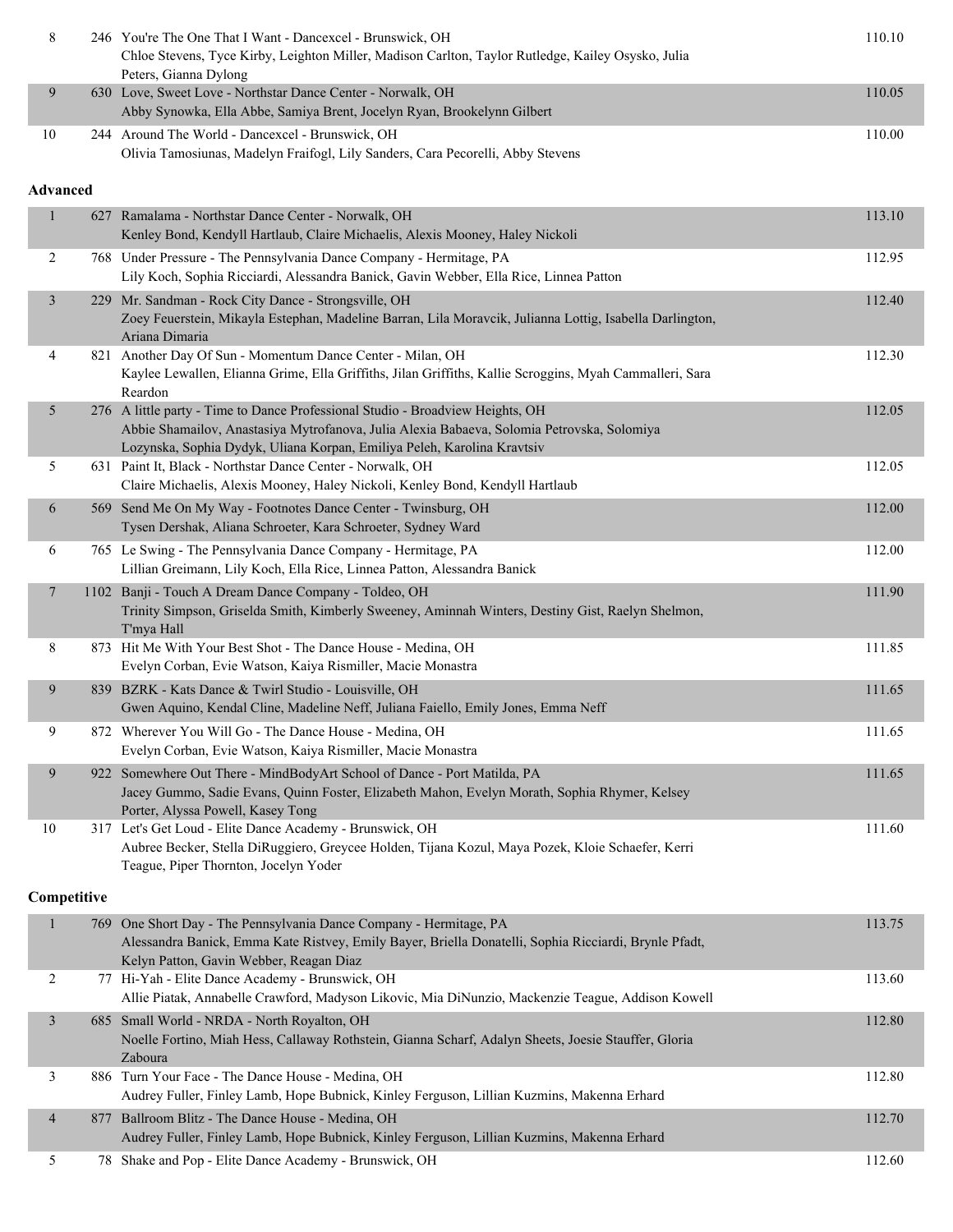|    |     | Cailyn Fick, Annabelle Crawford, Alyssa Ivancic, Honor Hlavna, Katelyn Moulden, Liliana Diligente,<br>Leigha Piatak, Mia DiNunzio                                                                  |        |
|----|-----|----------------------------------------------------------------------------------------------------------------------------------------------------------------------------------------------------|--------|
| 6  |     | 752 Let's Have a Kiki - NRDA - North Royalton, OH<br>Gianna Scharf, Noelle Fortino, Callaway Rothstein, Luke Stauffer, Miah Hess, Adalyn Sheets                                                    | 112.55 |
| 7  |     | 686 Brass - NRDA - North Royalton, OH<br>Gianna Scharf, Noelle Fortino, Riley James, Callaway Rothstein, Joesie Stauffer, Miah Hess, Adalyn<br><b>Sheets</b>                                       | 112.15 |
| 7  |     | 884 Rich Girls - The Dance House - Medina, OH<br>Audrey Fuller, Finley Lamb, Hope Bubnick, Kinley Ferguson, Lillian Kuzmins, Makenna Erhard                                                        | 112.15 |
| 8  |     | 973 Falls - MindBodyArt School of Dance - Port Matilda, PA<br>Ellorie Downs, Emelia Marquis, Nora Podgurski, Marina Bellicanta, Rozlyn McLaughlin                                                  | 112.00 |
| 8  | 994 | BO\$\$ - MindBodyArt School of Dance - Port Matilda, PA<br>Aliza Castel, Jaeda Kelley, Emma Marshall, Caitlin Moeller, Ella Summers, Natalie Labosky                                               | 112.00 |
| 9  | 130 | Google Me - Dance Connection - Hamburg, NY<br>Gianna Waterman, Mia Everett, Emily Meyer, Isabella Brown, Ireland Maher, Emily Petrus, Brylee Jones                                                 | 111.95 |
| 9  |     | 764 Hope - The Pennsylvania Dance Company - Hermitage, PA<br>Linnea Patton, Kelyn Patton, Alessandra Banick, Lily Koch, Sophia Ricciardi, Ella Rice, Briella Donatelli                             | 111.95 |
| 10 |     | 875 The Big Dollhouse - The Dance House - Medina, OH<br>Audrey Fuller, Evelyn Corban, Evie Watson, Finley Lamb, Hope Bubnick, Kaiya Rismiller, Kinley<br>Ferguson, Lillian Kuzmins, Makenna Erhard | 111.90 |
|    |     |                                                                                                                                                                                                    |        |

# **Junior (9 - 11 yrs.) Large**

|                 | Performance |                                                                                                                                                                                                                                                                                                                                                                |        |
|-----------------|-------------|----------------------------------------------------------------------------------------------------------------------------------------------------------------------------------------------------------------------------------------------------------------------------------------------------------------------------------------------------------------|--------|
| 1               |             | 625 Thneedville - Northstar Dance Center - Norwalk, OH<br>Aly Sampson, Aubree Lewis, Brookelynn Gilbert, Brooklyn Bertke, Ella Abbe, Lily Miller, Maelyn<br>Rosso, Kennady Robertson, Cataleya Clark, Madie Brown, Jocelyn Ryan, Ellie Holthouse, Calli Roe,<br>Samiya Brent, Elianna Heater, Abby Synowka, Giuliana Baker, Maddison Harakal, Jordan Holthouse | 111.30 |
| $\overline{c}$  |             | 753 Great Balls Of Fire - NRDA - North Royalton, OH<br>James Ezinski, Ella Pena, Alexander Culp, Taylor Blueter, Alaina Kovach, Sophia Koukious, Charlotte<br>Crowe, Emerson Beets, Darby Haffner, Francesa Camardo, Sierra Murton, Sloane Hare                                                                                                                | 109.80 |
| $\mathfrak{Z}$  |             | 968 Sally Walker - Encore! Dance Academy - Summitville, IN<br>Shelbie Ingram, Kendal Young, Vada Richey, Piper Brown, Mariah Elliot, Kinsley Parks, Khloie Tinkel,<br>Keira Musselman, Jenna Stoll, Brylee Bokinsky, Ava Middlesworth, Emily Stroup, Caitlyn Lamb, Ari<br>Carmichael                                                                           | 109.50 |
| 4               |             | 833 Anchor - Kats Dance & Twirl Studio - Louisville, OH<br>Paisley Kuhn, Paityn Bachman, Kylee Battershell, Liza Erdman, Kendall Leatherberry, Maryn McCombs,<br>Ryilee Reed, Caitlyn Sproul, Charlotte Travis, Addison Fox, Catalina Orozco                                                                                                                   | 109.35 |
| 5               |             | 952 When You Believe - Encore! Dance Academy - Summitville, IN<br>Presli Ginder, Emma Phillips, Vada Richey, Selah Pollock, Piper Brown, Mariah Elliot, Keira Musselman,<br>Emily Stroup, Caitlyn Lamb, Ari Carmichael                                                                                                                                         | 109.25 |
| <b>Advanced</b> |             |                                                                                                                                                                                                                                                                                                                                                                |        |
| $\mathbf{1}$    |             | 940 Joy & Pain - MindBodyArt School of Dance - Port Matilda, PA<br>Ellorie Downs, Jacey Gummo, Lily Richey, Marina Bellicanta, Abigail Hostetler, Elizabeth Mahon,<br>Sophia Rhymer, Kelsey Porter, Landry Hockenberry, Rozlyn McLaughlin, Sarah Riccomini                                                                                                     | 112.75 |
|                 | Competitive |                                                                                                                                                                                                                                                                                                                                                                |        |
| $\mathbf{1}$    |             | 1142 Pure Majik - Majik Touch Dance Company - Detroit, MI<br>Jasmine Stanigar, Samihah Wagner, Amiya Carter, Anunique Wicox, Armani Pearson, Destiny Curry,<br>Hazja Lawrence, Kamira Coleman, Khori Terrell, Taji Parker                                                                                                                                      | 114.90 |
| $\sqrt{2}$      |             | 770 Money - The Pennsylvania Dance Company - Hermitage, PA<br>Madison Burlett, Brynle Pfadt, Reese Diaz, Sophia Ricciardi, Briella Donatelli, Emma Kate Ristvey,<br>Reagan Diaz, Ella Rice, Lillian Greimann, Samantha Ristvey, Lily Koch, Aubrey Songer, Emily Bayer,<br>Linnea Patton, Gavin Webber, Alessandra Banick, Kelyn Patton, Jaxon Wagner           | 113.45 |
| $\mathfrak{Z}$  |             | 79 Sort Of - Elite Dance Academy - Brunswick, OH<br>Harper Eureka, Camryn Fridley, Jillian Kormos, Corinne Kungli, Evelyn VanBlarcum, Mia DiNunzio,<br>Annabelle Crawford, Liliana Diligente, Cailyn Fick, Honor Hlavna, Alyssa Ivancic, Katelyn Moulden,<br>Leigha Piatak, Julia Thomas                                                                       | 113.35 |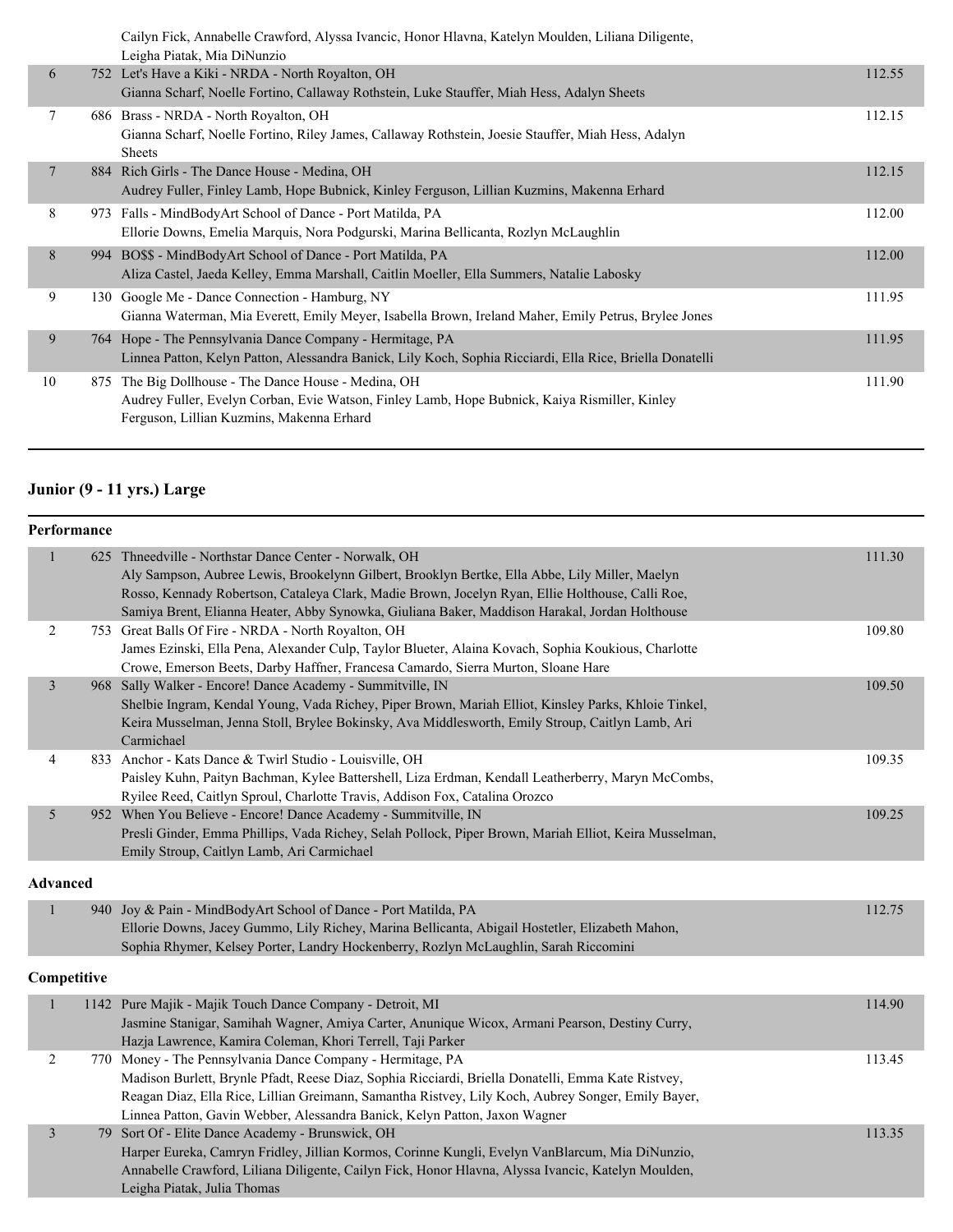| 3              | 136 Rhythm - Dance Connection - Hamburg, NY<br>Gianna Waterman, Isabella Brown, Genevieve Buckingham, Felicity Deeds, Mia Everett, Kylie Ferry,<br>Brylee Jones, Emily Meyer, Kyra Preyer, Bryce Smith, Kayla Friend, Lillian Spencer                                                                | 113.35 |
|----------------|------------------------------------------------------------------------------------------------------------------------------------------------------------------------------------------------------------------------------------------------------------------------------------------------------|--------|
| $\overline{4}$ | 874 Divas - The Dance House - Medina, OH<br>Makenna Erhard, Lillian Kuzmins, Finley Lamb, Evie Watson, Kinley Ferguson, Hope Bubnick, Evelyn<br>Corban, Audrey Fuller, Kaiya Rismiller, Macie Monastra                                                                                               | 113.15 |
| 5              | 80 Anything You Can Do - Elite Dance Academy - Brunswick, OH<br>Harper Eureka, Camryn Fridley, Jillian Kormos, Corinne Kungli, Evelyn VanBlarcum, Mia DiNunzio,<br>Annabelle Crawford, Liliana Diligente, Cailyn Fick, Honor Hlavna, Alyssa Ivancic, Katelyn Moulden,<br>Leigha Piatak, Julia Thomas | 112.80 |
| 5              | 1008 Legally Blonde - Houck Dance Studio by Ariel - Uniontown, PA<br>Hartley Scott, Cora Denny, Gianna Bandes, Abigail Lavish, Ava Saghy, Ayva Rice, Bailey Guty, Grace<br>McAllister, Alessandra Frankhouser, Karleigh Moser, Harper Caruso                                                         | 112.80 |
| 6              | 125 You Mean The World To Me - Dance Connection - Hamburg, NY<br>Gianna Waterman, Mia Everett, Lillian Spencer, Kyra Preyer, Genevieve Buckingham, Felicity Deeds,<br>Emily Meyer, Charlotte Lepsch, Isabella Brown, Emily Petrus, Brylee Jones, Bryce Smith                                         | 112.65 |
| 7              | 127 Angel Down - Dance Connection - Hamburg, NY<br>Gianna Waterman, Mia Everett, Lillian Spencer, Kyra Preyer, Genevieve Buckingham, Felicity Deeds,<br>Emily Meyer, Charlotte Lepsch, Isabella Brown, Emily Petrus, Brylee Jones, Bryce Smith                                                       | 112.60 |
| 7              | 971 Rhythm Nation - MindBodyArt School of Dance - Port Matilda, PA<br>Ava Jacobson, Lily Richey, Ellorie Downs, Gabriella Lee, Emelia Marquis, Marina Bellicanta, Abigail<br>Hostetler, Heidi Hoffman, Nora Podgurski, Landry Hockenberry, Rozlyn McLaughlin, Sarah Riccomini                        | 112.60 |
| $8\,$          | 1017 Old MacDonald - Houck Dance Studio by Ariel - Uniontown, PA<br>Bailey Guty, Grace McAllister, Alessandra Frankhouser, Cora Denny, Karleigh Moser, Hartley Scott,<br>Harper Caruso, Gianna Bandes, Abigail Lavish, Ava Saghy, Ayva Rice                                                          | 112.55 |
| 9              | 748 Oh Shelia - NRDA - North Royalton, OH<br>Gianna Scharf, Noelle Fortino, Gloria Zaboura, Riley James, Callaway Rothstein, Cecelia Lambert, Gia<br>Daprano, Joesie Stauffer, Luke Stauffer, Miah Hess, Lexi Norris, Marlee Stauffer, Adalyn Sheets                                                 | 112.45 |
| 10             | 749 Dirty Pop - NRDA - North Royalton, OH<br>Gianna Scharf, Noelle Fortino, Gloria Zaboura, Callaway Rothstein, Cecelia Lambert, Gia Daprano, Luke<br>Stauffer, Miah Hess, Taylor Blueter, Lexi Norris                                                                                               | 112.35 |

# **Teen (12 - 14 yrs.) Solo**

| Performance              |     |                                                                          |       |
|--------------------------|-----|--------------------------------------------------------------------------|-------|
|                          | 439 | Pure Imagination - Studio 65 - Lexington, OH<br><b>Tess Curtis</b>       | 85.95 |
| 2                        | 269 | She Used To Be Mine - Dancexcel - Brunswick, OH<br>Madelynn Spernoga     | 85.80 |
| $\overline{2}$           |     | 1195 In my blood - Spotlight Dance Academy - Deerfield, OH<br>Jaci Berry | 85.80 |
| 3                        |     | 58 Cringe - Eagle Dance Center - Galion, OH<br>Alexis Dure               | 85.65 |
| $\overline{\mathcal{A}}$ |     | 418 Julia - Empire Dance Company - Tallmadge, OH<br>Julia Merritt        | 85.60 |
| 5                        | 441 | Break my Heart Again - Studio 65 - Lexington, OH<br>Tony Morris          | 85.55 |
| 6                        |     | 442 Fire - Studio 65 - Lexington, OH<br>Alli Fisher                      | 85.50 |
| 7                        |     | 438 Fire Meets Fate - Studio 65 - Lexington, OH<br>Reghan Pasheilich     | 85.40 |
| 8                        |     | 270 Trainwreck - Dancexcel - Brunswick, OH<br>Emma Naugle                | 85.35 |
| 9                        |     | 34 Someone To You - Eagle Dance Center - Galion, OH<br>Maelyn Webb       | 85.25 |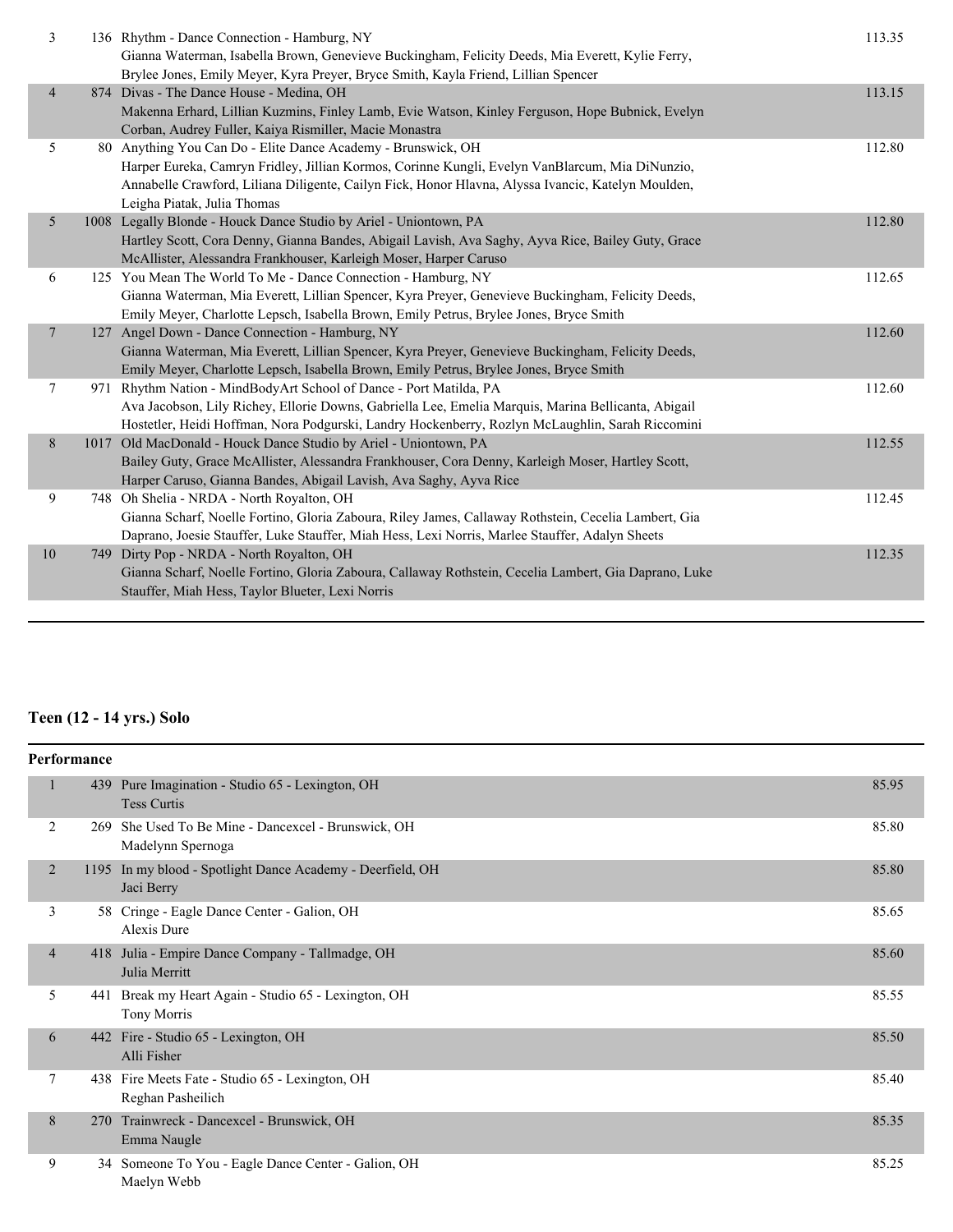| 10              | 202 Falling Apart - Rock City Dance - Strongsville, OH<br>Amelia Torres                  | 85.00 |
|-----------------|------------------------------------------------------------------------------------------|-------|
| <b>Advanced</b> |                                                                                          |       |
| $\mathbf{1}$    | 784 Ain't That a Kick - The Pennsylvania Dance Company - Hermitage, PA<br>Gavin Webber   | 86.30 |
| 2               | 376 Survivor - Steppin Out Dance Center - Niles, OH<br>Jaylyn Racick                     | 86.05 |
| $\mathfrak{Z}$  | 449 Pressure - Wilhelm Dance - Rocky River, OH<br>Kylie Bolas                            | 85.95 |
| 4               | 651 Stand Down - Northstar Dance Center - Norwalk, OH<br>Darley Reid                     | 85.80 |
| 5               | 604 Leave A Light On - Jillian Rian's Dance School - Grafton, OH<br><b>Hailey Brooks</b> | 85.30 |
| 5               | 814 If Silence Could Scream - Momentum Dance Center - Milan, OH<br>Kallie Scroggins      | 85.30 |
| 6               | 450 Pump Up the Jam - Wilhelm Dance - Rocky River, OH<br><b>Fallon Austin</b>            | 85.25 |
| 7               | 605 Jokes On You - Jillian Rian's Dance School - Grafton, OH<br>Isabella Dienes          | 85.20 |
| 8               | 1119 Out of Love - Touch A Dream Dance Company - Toldeo, OH<br>Dani Felix                | 85.00 |
| 9               | 25 Bruises - Count Me In - Milan, OH<br>Claira Roth                                      | 84.95 |
| 10              | 23 Yonce Electric - Count Me In - Milan, OH<br><b>Bella Stewart</b>                      | 84.90 |
| 10              | 1163 Cringe - Art In Motion Dance Academy - Beloit, OH<br>Cheyenne Herrington            | 84.90 |
| Competitive     |                                                                                          |       |
| $\mathbf{1}$    | 386 I Wish - Steppin Out Dance Center - Niles, OH<br>Jayden Edington                     | 88.35 |
| 2               | 1031 Mutual Core - Houck Dance Studio by Ariel - Uniontown, PA<br>Ava Sefcheck           | 87.75 |
| 3               | 1131 Feeling Good - Pinnell Dance Centre - Gahanna, OH<br><b>Elizabeth Bratt</b>         | 87.60 |
| 4               | 696 Welcome to The Jungle - NRDA - North Royalton, OH<br><b>Addison Betlee</b>           | 87.50 |
| 5               | 726 Bills Bills Bills - NRDA - North Royalton, OH<br>Emilie Kuntz                        | 87.45 |
| 6               | 548 Courage - North Shore Dance Studio - Mequon, WI<br>Poppy Fetherston                  | 87.25 |
| 7               | 909 Free - The Dance House - Medina, OH<br>Claire Ferguson                               | 87.15 |
| 8               | 1127 My Immortal - Pinnell Dance Centre - Gahanna, OH<br>Kassidy Mishler                 | 87.05 |
| 9               | 30 Legends - Rock City Dance - Strongsville, OH<br>Sedrick Stephens Jr.                  | 87.00 |
| 10              | 1135 The Words - Pinnell Dance Centre - Gahanna, OH<br>Mae Baumann                       | 86.90 |

# **Teen (12 - 14 yrs.) Duet/Trio**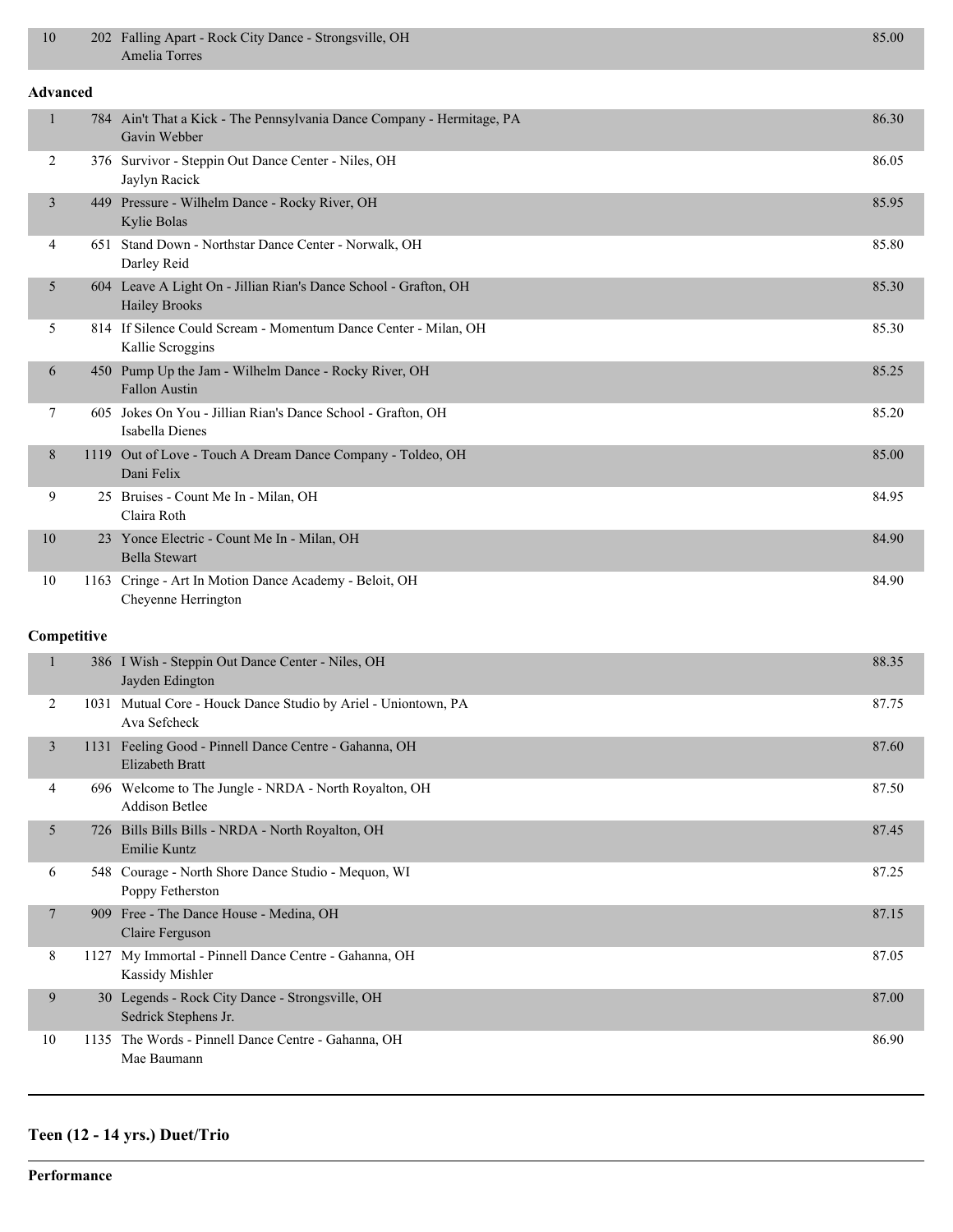| 1                       |     | 445 Love is Pain - Studio 65 - Lexington, OH<br>Alli Fisher, Tony Morris, Reghan Pasheilich                            | 85.70  |
|-------------------------|-----|------------------------------------------------------------------------------------------------------------------------|--------|
| 2                       |     | 264 Got It In You - Dancexcel - Brunswick, OH<br>Emma Naugle, Ella Morell                                              | 85.60  |
| $\overline{\mathbf{3}}$ |     | 444 Experience - Studio 65 - Lexington, OH<br>Anya Griesbach, Savannah Owens                                           | 85.55  |
| 3                       |     | 1200 Lost without you - Spotlight Dance Academy - Deerfield, OH<br>Kimmy Schaefer, Malawna Miller                      | 85.55  |
| 4                       |     | 1201 Gimme More - Spotlight Dance Academy - Deerfield, OH<br>Jaci Berry, Makaylla Berry                                | 85.35  |
| 5                       |     | 955 Little Red Wagon - Encore! Dance Academy - Summitville, IN<br>Kalli Stoll, Kinley Smithson                         | 85.25  |
| 6                       |     | 52 You Broke Me First - Eagle Dance Center - Galion, OH<br>Carly Kent, Alexis Dure                                     | 85.20  |
| 7                       |     | 947 Shoop - Encore! Dance Academy - Summitville, IN<br>Josie Engle, Emma Kelich                                        | 85.05  |
| 8                       |     | 966 Dear Future Husband - Encore! Dance Academy - Summitville, IN<br>Maddy Zirkle, Kinsley Parks, Kinley Smithson      | 85.00  |
| 9                       |     | 945 If I Only Had A Brain - Encore! Dance Academy - Summitville, IN<br>Josie Engle, Emma Kelich                        | 84.75  |
| 10                      |     | 62 Nails Hair Hips Heels - Eagle Dance Center - Galion, OH<br>Kendall Kronick, Raegan Welch                            | 84.65  |
| <b>Advanced</b>         |     |                                                                                                                        |        |
| 1                       |     | 251 Glam - Dancexcel - Brunswick, OH<br>Maddie Kolman, Kate Jurcich, Chloe Parr                                        | 114.10 |
| 2                       |     | 374 Bird Flu - Steppin Out Dance Center - Niles, OH<br>Jaylyn Racick, Tori Armes                                       | 113.95 |
| 3                       |     | 160 Water - Dance Connection - Hamburg, NY<br>Makayla Dragowski, Tessa Spurrier                                        | 113.35 |
| 3                       |     | 524 Dance Apocalyptic - The MissElaineous Dance Studio - Sharpsville, PA<br>Giovanna Franz, Abby Coxe                  | 113.35 |
| $\overline{4}$          |     | 584 Fire Away - Footnotes Dance Center - Twinsburg, OH<br>Kelcey Drapp, Delaney Myroniak                               | 113.25 |
| 4                       |     | 801 Dancing With Your Ghost - Jillian Rian's Dance School - Grafton, OH<br>Gianna Cruz, Mackenzie Hein, Hailey Brooks  | 113.25 |
| 5                       |     | 830 Believer - Momentum Dance Center - Milan, OH<br>Kallie Scroggins, Myah Cammalleri, Jilan Griffiths                 | 112.90 |
| 6                       |     | 824 That Man - Momentum Dance Center - Milan, OH<br>Myah Cammalleri, Ella Griffiths                                    | 112.75 |
| 7                       |     | 452 Freedom - Wilhelm Dance - Rocky River, OH<br>Fallon Austin, Grace Rose                                             | 112.55 |
| 8                       |     | 492 Ready To Go - Class Act Dance Studio - Clyde, OH<br>Ariana Hinojosa-Williams, Ava Amarante                         | 112.40 |
| 9                       |     | 610 My Strongest Suit - Jillian Rian's Dance School - Grafton, OH<br>Colleen Bolden, Ruby Schaeffer, Annabella Kubasak | 112.35 |
| 10                      |     | 469 Jet Plane - The 8th Count Dance Center - Garrettsville, OH<br>Hadley Winters, Alaina Gragg, Riley Eisenmann        | 112.25 |
| Competitive             |     |                                                                                                                        |        |
| 1                       | 310 | Inertia - Elite Dance Academy - Brunswick, OH<br>Molly Johnson, Samantha Beran, Madyson Likovic                        | 117.50 |
| 2                       |     | 709 Don't Worry About Me - NRDA - North Royalton, OH                                                                   | 116.70 |

3 537 Philharmonics - North Shore Dance Studio - Mequon, WI 116.15

Addison Betlee, Addison Keitlen

Poppy Fetherston, Shannen McGuire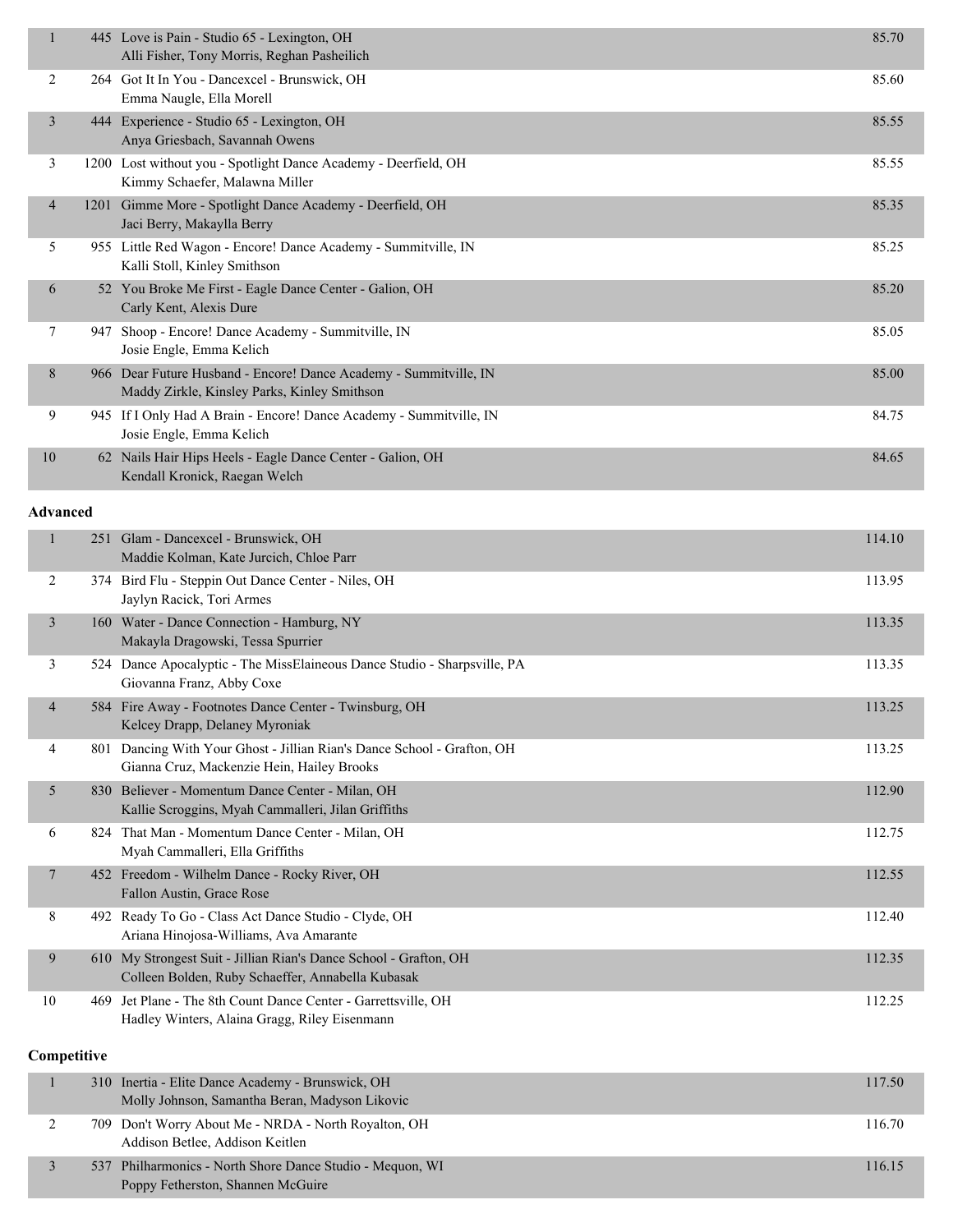| 4              | 911  | Fall Asleep - The Dance House - Medina, OH<br>Tessa Lazor, Claire Ferguson                             | 116.05 |
|----------------|------|--------------------------------------------------------------------------------------------------------|--------|
| 5              |      | 1052 Can't Do it Alone - NRDA - North Royalton, OH<br>Luke Stauffer, Corlyn Stauffer                   | 115.75 |
| 6              | 1053 | Dance with Somebody - NRDA - North Royalton, OH<br>Addison Betlee, Sara Meluch                         | 115.70 |
| $\overline{7}$ | 707  | Rolling in the Deep - NRDA - North Royalton, OH<br>Sara Meluch, Brooke Pudelski, Emilie Kuntz          | 115.65 |
| 8              | 710  | Supercalifragilistic expinesion of NRDA - North Royalton, OH<br>Madelyn Such, Corlyn Stauffer          | 115.50 |
| 8              | 990  | Mercy - MindBodyArt School of Dance - Port Matilda, PA<br>Stella Brannen, Kaitlyn Brandt, Abby Richey  | 115.50 |
| 9              | 717  | Rocket Fuel - NRDA - North Royalton, OH<br>Hope Sawyer, Samantha Hastings                              | 114.70 |
| 9              | 761  | Girls Gotta - The Pennsylvania Dance Company - Hermitage, PA<br>Emily Bayer, Reagan Diaz, Brynle Pfadt | 114.70 |
| 10             | 893  | Make Me - The Dance House - Medina, OH<br>Gabriella Tricomi, Haeleigh Parker, Olivia Louie             | 114.50 |

# **Teen (12 - 14 yrs.) Small**

| Performance     |                                                                                                                                                                                                   |        |
|-----------------|---------------------------------------------------------------------------------------------------------------------------------------------------------------------------------------------------|--------|
| 1               | 1206 Size - Spotlight Dance Academy - Deerfield, OH<br>Kimmy Schaefer, Kennedy Thomas, Lauren Jones, Jaci Berry, Rylie Anthoney, Malawna Miller, Makaylla<br>Berry                                | 114.55 |
| $\overline{2}$  | 1210 Feedback - Spotlight Dance Academy - Deerfield, OH<br>Kimmy Schaefer, Kennedy Thomas, Jaci Berry, Makaylla Berry                                                                             | 113.85 |
| $\mathfrak{Z}$  | 430 Not about Angels - Studio 65 - Lexington, OH<br>Anya Griesbach, Annalise Hamilton, Sofia Perez-Stout, Sachie Tatum, Savannah Owens, Aly Pollard,<br>Olivia Wright, Brailynn Webb, Tess Curtis | 113.80 |
| 4               | 231 Heal - Rock City Dance - Strongsville, OH<br>Mackenzie Myers, Feliciti Wakut, Baeliee Piszczek, Ella Edwards, Juliana Rose, Kamryn Pratt, Katie<br>Lally, Isabella Betts                      | 113.45 |
| 5               | 1208 Hold on to me - Spotlight Dance Academy - Deerfield, OH<br>Kimmy Schaefer, Kennedy Thomas, Jaci Berry, Rylie Anthoney, Malawna Miller                                                        | 113.40 |
| 6               | 1120 Waste - Midwest School of Ballet - Amherst, OH<br>Ryleigh Born, Gabby Herold, Reagan Groom, Paityn Sooy                                                                                      | 113.35 |
| $\tau$          | 1207 Rescue - Spotlight Dance Academy - Deerfield, OH<br>Lauren Jones, Jaci Berry, Emily Lawhorn, Rylie Anthoney, Makaylla Berry                                                                  | 113.25 |
| 8               | 262 Rich Girl - Dancexcel - Brunswick, OH<br>Marissa Moore, Morgan Gale, Madelynn Spernoga, Kendall Milligan, Ella Morell, Elisabeth Hudak,<br>Aryanna Josefczyk                                  | 113.20 |
| 9               | 248 Changes - Dancexcel - Brunswick, OH<br>Morgan Gale, Kendall Milligan, Elisabeth Hudak, Aryanna Josefczyk, Madelynn Spernoga                                                                   | 113.05 |
| $10\,$          | 634 Dancing Queen - Northstar Dance Center - Norwalk, OH<br>Hailee Oney, Katie Cumston, Chelsey Callahan, Peyton Hargrove, Isabel Olivares                                                        | 112.95 |
| <b>Advanced</b> |                                                                                                                                                                                                   |        |
| $\mathbf{1}$    | 435 This Bitter Earth - Studio 65 - Lexington, OH<br>Alli Fisher, Tony Morris, Reghan Pasheilich, Ashley Pindel, Tess Curtis                                                                      | 114.90 |
| 2               | 429 The Other Side - Studio 65 - Lexington, OH<br>Alli Fisher, Tony Morris, Reghan Pasheilich, Ashley Pindel                                                                                      | 114.85 |
| 3               | 432 To Build a Home - Studio 65 - Lexington, OH<br>Olivia Wright, Alli Fisher, Anya Griesbach, Tony Morris, Reghan Pasheilich, Ashley Pindel, Savannah<br>Owens, Tess Curtis                      | 114.55 |

4 21 Picture Perfect - Count Me In - Milan, OH 113.95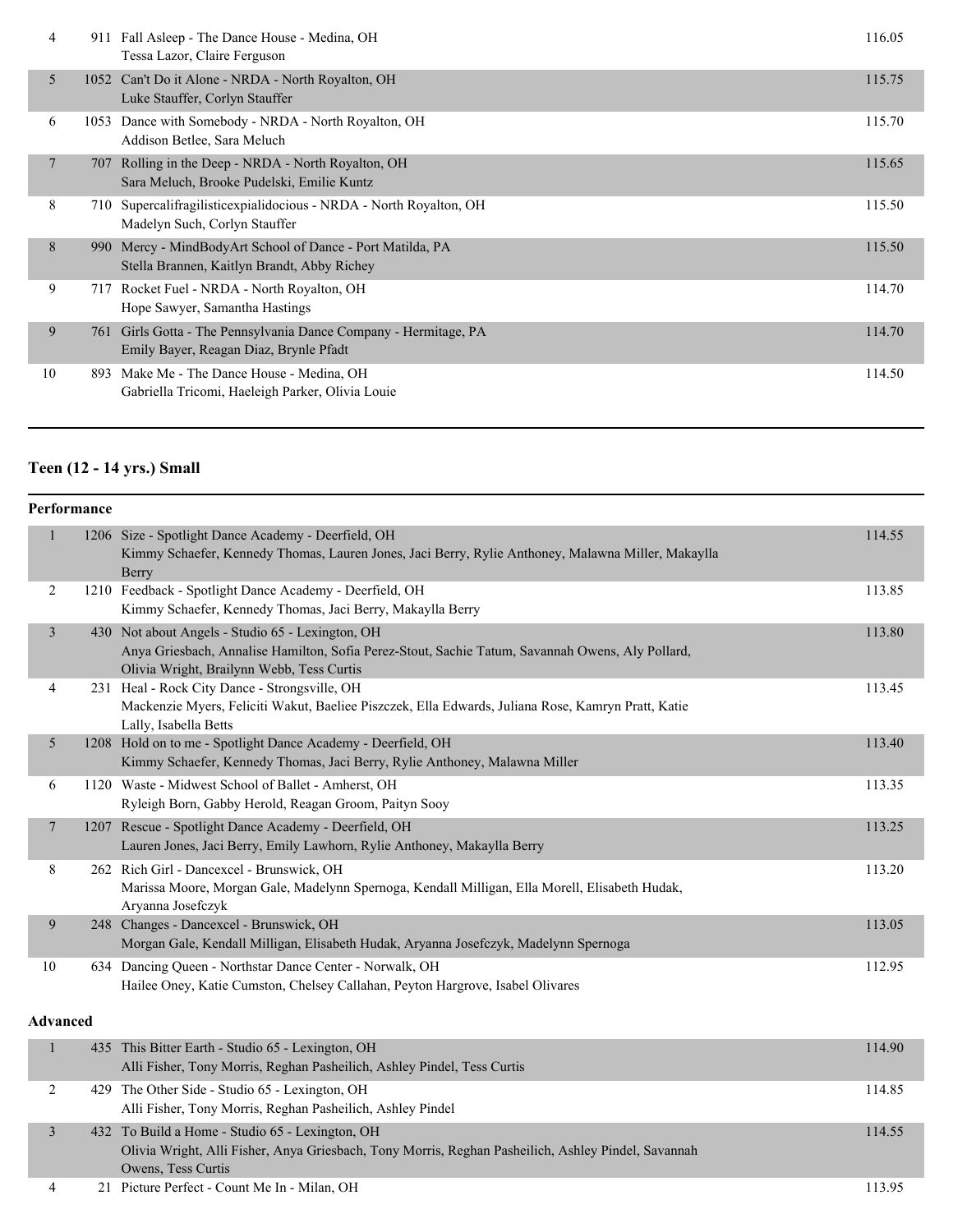|  | Mia Martin, Bella Stewart, Claira Roth, Madison Nims, Cassie Shane, Skylee Nickles |  |
|--|------------------------------------------------------------------------------------|--|
|  |                                                                                    |  |

|    | <u><b>HIM HULUI, DVIM ON HUL, CIMIN ROM, HUMBOLI HIMO, CHOSIC OIMIIC, OR HO I HURRO</b></u>                                                                                             |        |
|----|-----------------------------------------------------------------------------------------------------------------------------------------------------------------------------------------|--------|
| 5  | 249 Clay - Dancexcel - Brunswick, OH<br>Kate Jurcich, Emma Naugle, Addison Rybicki, Samantha Began, Molly Kolman, Emily Cheng, Chloe<br>Parr, Abigail Petitto, Maddie Kolman            | 113.90 |
| 6  | 19 Plain Jane - Count Me In - Milan, OH<br>Bella Stewart, Ariahna Platte, Claira Roth, Madison Nims, Cassie Shane, Skylee Nickles                                                       | 113.85 |
| 6  | 1148 Are You Ready - Diverse Moves - Marion, OH<br>Megan Montgomery, Kacin Colby, Jaidyn Opuni, Madalyn Gwinner                                                                         | 113.85 |
| 7  | 261 Breakin' Dishes - Dancexcel - Brunswick, OH<br>Samantha Began, Molly Kolman, Emily Cheng, Chloe Parr, Abigail Petitto, Maddie Kolman, Emma<br>Naugle, Addison Rybicki, Kate Jurcich | 113.70 |
| 8  | 319 You Say - Elite Dance Academy - Brunswick, OH<br>Emmie Dautel, Bella Adrovet, Julia Stewart, Janine Van Staden, Tara Duenas, Lauryn Scanlon, Elena<br>Kozul, Jillian Janke          | 113.65 |
| 9  | 1228 My Strongest Suit - Dance Connection - Hamburg, NY<br>Tessa Spurrier, Makayla Dragowski, Lily-Gray Wilkerson, Kylie Ferry, Kayla Friend, Katelyn Spencer,<br>Amelya Kilby          | 113.60 |
| 10 | 132 Painting In The Rain - Dance Connection - Hamburg, NY<br>Kylie Ferry, Lily-Gray Wilkerson, Makayla Dragowski, Kayla Friend, Amelya Kilby, Katelyn Spencer,<br>Tessa Spurrier        | 113.50 |

### **Competitive**

| $\mathbf{1}$   | 201 90 Days - Rock City Dance - Strongsville, OH<br>Layla Virgili, Karissa Kuzmickas, Emma Januszewski, Anna Moravcik                                                                                                                     | 116.55 |
|----------------|-------------------------------------------------------------------------------------------------------------------------------------------------------------------------------------------------------------------------------------------|--------|
| 1              | 896 Bad Girls - The Dance House - Medina, OH<br>Morgan Molnar, Lucy West, Jessica Mellinger, Tessa Lazor, Olivia Louie, Meredith Hire, Kate<br>Vickerman, Claire Ferguson                                                                 | 116.55 |
| $\overline{2}$ | 677 Ex Wives - NRDA - North Royalton, OH<br>Olivia Audino, Alex Daprano, Emilie Kuntz, Brooke Pudelski, Corlyn Stauffer, Madelyn Such                                                                                                     | 116.35 |
| 3              | 1174 Moving souls - Time to Dance Professional Studio - Broadview Heights, OH<br>Victoria Anna Keller, Sophia Maria Petrovska, Melania Sydor, Katrine Stephanie Vasylyna, Diana<br>Storozh, Anna Stetskiv, Anastasia Chyzhevska, Eva Vons | 116.20 |
| 4              | 393 Villians Revenge - Steppin Out Dance Center - Niles, OH<br>Isabella Shonce, Jayden Edington, Jaylyn Racick, Nevaeh Lawrence, Olivia Madura, Tori Armes                                                                                | 116.15 |
| 5              | 678 OH Yeah! - NRDA - North Royalton, OH<br>Olivia Audino, Addison Betlee, Alex Daprano, Emilie Kuntz, Sara Meluch, Brooke Pudelski, Hope<br>Sawyer, Corlyn Stauffer, Madelyn Such                                                        | 115.90 |
| 6              | 767 Six - The Pennsylvania Dance Company - Hermitage, PA<br>Abby Bonaquist, Ava Lenzi, Julia Missory, Samantha Ristvey, Natalee Ristvey, Grace Roshala                                                                                    | 115.65 |
| $\tau$         | 762 Bird Flu - The Pennsylvania Dance Company - Hermitage, PA<br>Emma Kate Ristvey, Samantha Ristvey, Emily Bayer, Reagan Diaz, Kelyn Patton, Briella Donatelli,<br><b>Brynle Pfadt</b>                                                   | 115.55 |
| 8              | 899 Stronger - The Dance House - Medina, OH<br>Gabriella Tricomi, Haeleigh Parker, Kate Vickerman, Meredith Hire, Olivia Louie                                                                                                            | 115.30 |
| 8              | 1014 Destinations - Houck Dance Studio by Ariel - Uniontown, PA<br>Aubrey Adams, Ava Sefcheck, Brianna Hensh, Raegan Hutcheson                                                                                                            | 115.30 |
| 9              | 66 Twisted - Elite Dance Academy - Brunswick, OH<br>Reagan Fridley, Hannah Walter, Emersyn Metheny, Addison Kowell, Madyson Likovic                                                                                                       | 115.25 |
| 10             | 688 Last Night - NRDA - North Royalton, OH<br>Sara Meluch, Addison Betlee, Kaylee Bargmann, Brooke Pudelski, Hope Sawyer, Emilie Kuntz, Madelyn<br>Such, Corlyn Stauffer, Alex Daprano                                                    | 115.20 |

# **Teen (12 - 14 yrs.) Large**

#### **Performance**

| 965 Creep - Encore! Dance Academy - Summitville, IN                                             | 115.00 |
|-------------------------------------------------------------------------------------------------|--------|
| Mya Stansberry, Landon Ashley, Jenna Davidson, Maddy Zirkle, Lauren Wilson, Kimmy Buster, Kalli |        |
| Stoll, Josie Engle, Jessie Davis, Emma Kelich, Ava Lainhart, Abby Brown, Kinley Smithson        |        |
|                                                                                                 |        |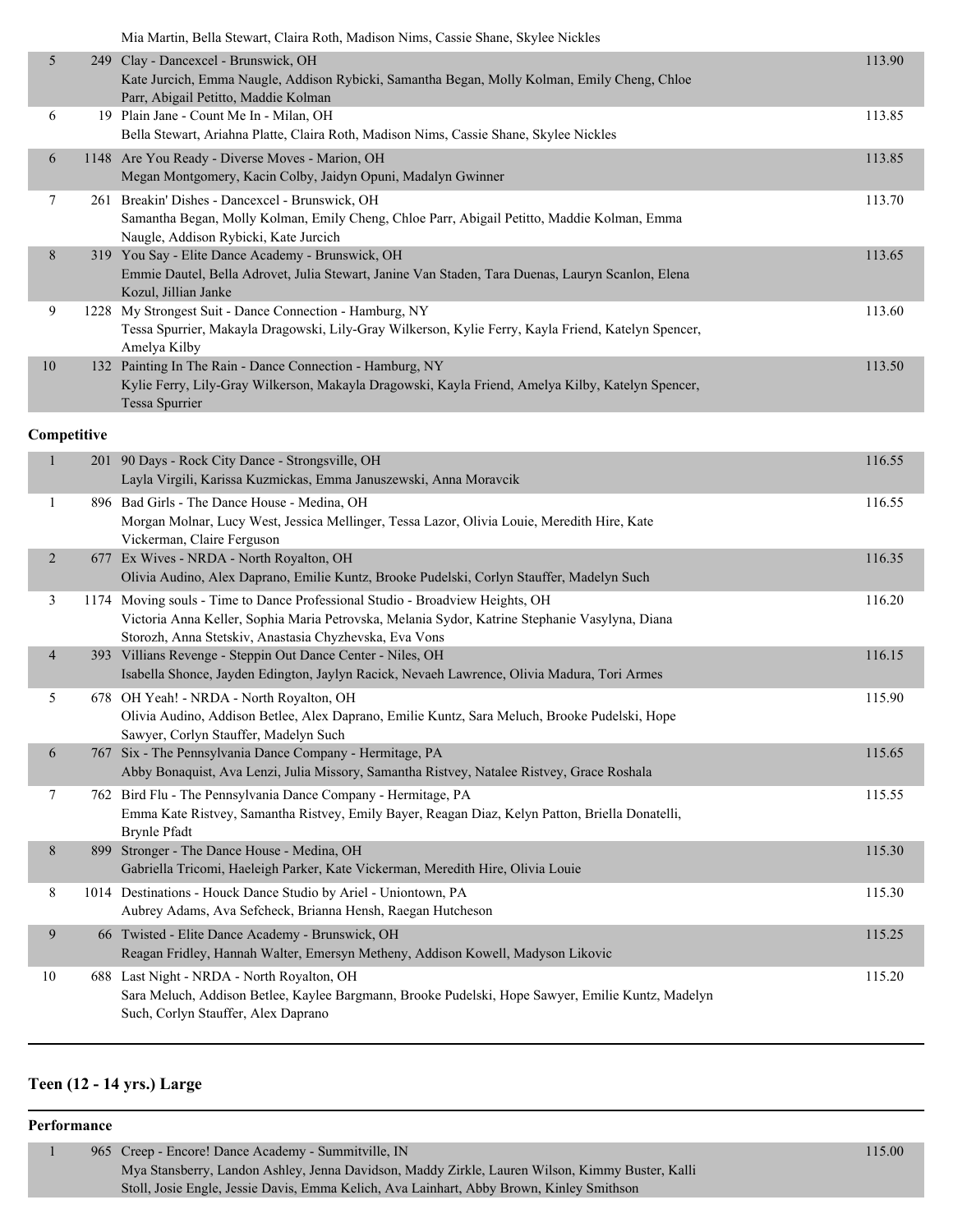| $\overline{c}$  | 1006 Sing - Douce Dance Studio - Marion, OH<br>Adisyn Hall, Hailey Smith, Reagan Wilson, Macyn Danals, Mara Frank, Emma Shaffer, Emery Gorenflo,<br>Katelyn Wicker, Londyn Danals, Makadyn Bonsel, Meghan James, Heather Shoffner, Breeona Davis,<br>Ruby Williams, Addison Kile                                                                         | 114.95 |
|-----------------|----------------------------------------------------------------------------------------------------------------------------------------------------------------------------------------------------------------------------------------------------------------------------------------------------------------------------------------------------------|--------|
| $\mathfrak{Z}$  | 233 Regretless - Rock City Dance - Strongsville, OH<br>Zoey Feuerstein, Nadia Hritz, Mikayla Estephan, Meredith Sabo, Madeline Barran, Mackenzie Christian,<br>Lila Moravcik, Kylie Cook, Julianna Lottig, Isabella Darlington, Ariana Dimaria, Amelia Torres, Alexis<br>Makovich                                                                        | 114.40 |
| 4               | 954 Outta My Mind - Encore! Dance Academy - Summitville, IN<br>Jenna Davidson, Mya Stansberry, Kinley Smithson, Josie Engle, Ayla Caldwell, Jessie Davis, Emma<br>Wakeman, Landon Ashley, Kimmy Buster, Kandice Mansbarger, Abby Brown, Sophia McCann, Kalli<br>Stoll, Emma Kelich                                                                       | 114.10 |
| 5               | 232 Let's Get Loud - Rock City Dance - Strongsville, OH<br>Mackenzie Christian, Isabella Darlington, Ariana Dimaria, Nadia Hritz, Julianna Lottig, Alexis Makovich,<br>Lila Moravcik, Amelia Torres, Kylie Cook, Mikayla Estephan, Meredith Sabo                                                                                                         | 113.65 |
| 6               | 967 Love Shack - Encore! Dance Academy - Summitville, IN<br>Lauren Wilson, Mya Stansberry, Kinley Smithson, Emma Kelich, Josie Engle, Jenna Davidson, Maddy<br>Zirkle, Emma Wakeman, Jessie Davis, Abby Brown, Kalli Stoll, Landon Ashley, Kimmy Buster, Kinsley<br>Parks                                                                                | 113.55 |
| 7               | 230 I'm a Woman - Rock City Dance - Strongsville, OH<br>Madeline Barran, Zoey Feuerstein, Mackenzie Myers, Feliciti Wakut, Baeliee Piszczek, Ella Edwards,<br>Juliana Rose, Kamryn Pratt, Katie Lally, Isabella Betts                                                                                                                                    | 112.60 |
| <b>Advanced</b> |                                                                                                                                                                                                                                                                                                                                                          |        |
| $\mathbf{1}$    | 434 Circus - Studio 65 - Lexington, OH<br>Tess Curtis, Sophia Fisher, Everly Roig, Jillian Soliday, Savannah Owens, Brinnley Branham, Alli Fisher,<br>Anya Griesbach, Annalise Hamilton, Tony Morris, Reghan Pasheilich, Sofia Perez-Stout, Ashley Pindel,<br>Sachie Tatum                                                                               | 114.85 |
| 2               | 260 Fix You - Dancexcel - Brunswick, OH<br>Samantha Began, Molly Kolman, Emily Cheng, Chloe Parr, Abigail Petitto, Madelynn Spernoga, Maddie<br>Kolman, Emma Naugle, Elisabeth Hudak, Aryanna Josefczyk                                                                                                                                                  | 114.30 |
| $\mathfrak{Z}$  | 465 Magic Carpet Ride - The 8th Count Dance Center - Garrettsville, OH<br>Sanura Oliver, Ricky Waggoner, Miley Collopy, Leah Bailey, Katlyn Knerem, Karissa Eaton, Hannah<br>Kernig, Grace Spreitzer, Emily Knerem, Elijah Voshel, Anastasia Fisher                                                                                                      | 113.70 |
| 4               | 636 Hotel California - Northstar Dance Center - Norwalk, OH<br>Alexis Mooney, Darley Reid, Haley Nickoli, Isabel Olivares, Katie Cumston, Kenley Bond, Peyton<br>Hargrove, Alexis Wheeler, Alyssa Gilbert, Brooke Amburgy, Chelsey Callahan, Ella Williamson, Hailee<br>Oney, Jayla Lepley, Lexi Ward, Lillian White, Kendyll Hartlaub, Claire Michaelis | 113.65 |
| 5               | 530 Tappin' Time Traveler - The MissElaineous Dance Studio - Sharpsville, PA<br>Grace Calla, Hailey Smeltzer, Danika Davis, Abby Coxe, Riley Dwyer, Keeley Finn, Giovanna Franz,<br>Abby Lanshcak, Serena Leax, Brianna Rowe, Elena Rupnik, Nevaeh Wilcox                                                                                                | 113.45 |
| 6               | 458 What About Us - The 8th Count Dance Center - Garrettsville, OH<br>Sophia Butto, Karissa Eaton, Hannah Kernig, Elijah Voshel, Sophia Hankinson, Riley Eisenmann,<br>Lindsey Rabatin, Hadley Winters, Alaina Gragg, Maya Hankinson, Alaina Kulka                                                                                                       | 113.25 |
| 7               | 613 Bridge Under Troubled Water - Jillian Rian's Dance School - Grafton, OH<br>Ella Cook, Maddie Metz, Hailey Brooks, Isabella Dienes, Ruby Schaeffer, Allison Kuna, Lili Kate Eason,<br>Annabella Kubasak, Iliana Horley, Addy Kuhn                                                                                                                     | 113.15 |
| 7               | 832 Red Right Hand - Kats Dance & Twirl Studio - Louisville, OH<br>Alora Boldon, Delilah Betz, Abigail Lizer, Gwen Aquino, Hailie Craig, Kendal Cline, Noël Crock, Erica<br>Ulrich, Emily Lizer, Milania Glover, Juliana Faiello, Emily Jones, Lylah Garrott, Emma Neff, Ella<br>DiMarzio, Madeline Neff                                                 | 113.15 |
| $8\,$           | 618 Time Warp - Jillian Rian's Dance School - Grafton, OH<br>Mackenzie Hein, Gwen Johnson, Ella Cook, Maddie Metz, Colleen Bolden, Isabella Dienes, Ruby<br>Schaeffer, Olivia Janosik, Addie Kauffman, Annabella Kubasak                                                                                                                                 | 112.95 |
| 9               | 475 Can't Hold Us - Class Act Dance Studio - Clyde, OH<br>Ava Amarante, Ava Adkins, Madison Beard, Lorelei Cleary, Casey Fisher, Carly Goshe, Chloe<br>Hazelwood, Ariana Hinojosa-Williams, Emily Linder, Ashtyn Marsee                                                                                                                                  | 112.90 |
| $10\,$          | 529 We Are The World - The MissElaineous Dance Studio - Sharpsville, PA<br>Danika Davis, Abby Coxe, Riley Dwyer, Keeley Finn, Giovanna Franz, Abby Lanshcak, Serena Leax,<br>Brianna Rowe, Elena Rupnik, Nevaeh Wilcox, Grace Calla, Hailey Smeltzer                                                                                                     | 112.55 |
| Competitive     |                                                                                                                                                                                                                                                                                                                                                          |        |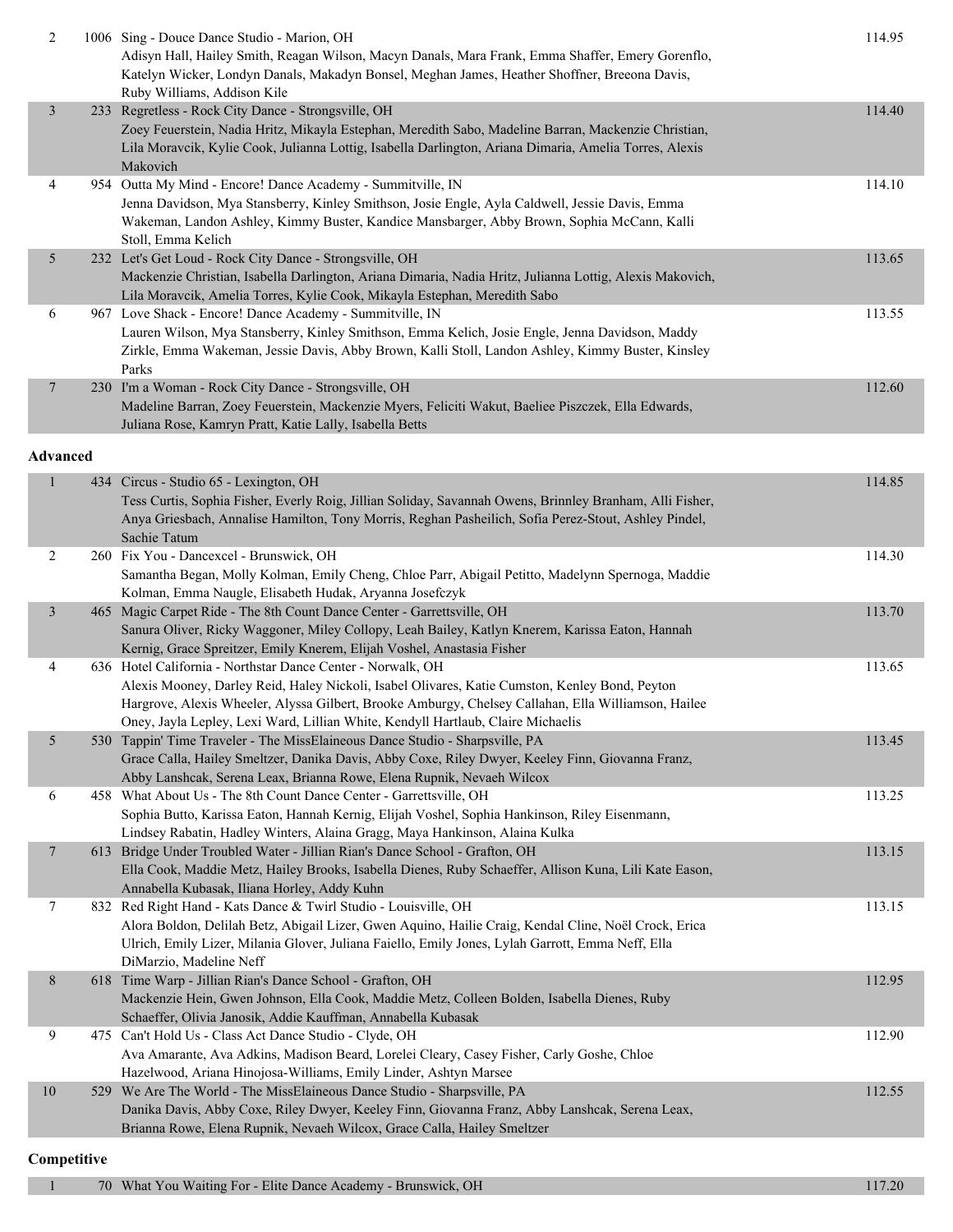|                  | Hannah Deel, Ava Purgar, Bella DiNunzio, Reagan Fridley, Katie Hearns, Molly Johnson, Maddie<br>Hearns, Abi Johnson, Kaitlyn Ansberry, Kathrina Crosby, Keira Kirkpatrick, Amanda Strmac, Emersyn<br>Metheny, Hayden Ansberry, Sydney Kowell, Olivia Szudarek, Mackenzie Teague, Addison Patrick,<br>Lainey Harris        |        |
|------------------|---------------------------------------------------------------------------------------------------------------------------------------------------------------------------------------------------------------------------------------------------------------------------------------------------------------------------|--------|
| $\mathbf{1}$     | 355 Come Alive - Steppin Out Dance Center - Niles, OH<br>Tori Armes, Jayden Edington, Nevaeh Lawrence, Isabella Shonce, Brooklyn Brown, Ollivia Eggleston,<br>Cor'Rae Love, Sidnee Mackie, Jaylyn Racick, Jordan Racick, Jaycee Thompson, Brooke Wright, Olivia<br>Madura                                                 | 117.20 |
| $\sqrt{2}$       | 888 End Of Love - The Dance House - Medina, OH<br>Claire Ferguson, Gabriella Tricomi, Haeleigh Parker, Kate Vickerman, Meredith Hire, Olivia Louie,<br>Tessa Lazor, Grace Lukens, Jessica Mellinger, Lucy West, Morgan Molnar                                                                                             | 117.00 |
| $\mathfrak{Z}$   | 360 Titanic - Steppin Out Dance Center - Niles, OH<br>Tori Armes, Jayden Edington, Nevaeh Lawrence, Isabella Shonce, Ollivia Eggleston, Evelina Frasca,<br>Cor'Rae Love, Sidnee Mackie, Skylar Palmer, Jaylyn Racick, Brooke Wright, Olivia Madura, Presley<br>Gregory                                                    | 116.95 |
| $\overline{4}$   | 1016 Desolation - Houck Dance Studio by Ariel - Uniontown, PA<br>Caleigh McLay, Aubrey Adams, Ava Sefcheck, Bailey Guty, Grace McAllister, Brianna Hensh, Aleah<br>Kennedy, Gianna Bandes, Emma Latsnic, Anna Claire Belski, Sienna Dean, Lucy Baker, Kaelyn Suba,<br>Karly Dorobish, Raegan Hutcheson                    | 116.85 |
| 5                | 897 Us - The Dance House - Medina, OH<br>Claire Ferguson, Emily Shrivastav, Gabriella Tricomi, Haeleigh Parker, Jullian Birth, Kate Vickerman,<br>Kathryn Albrecht, Madeline Coe, Makayla Hostettler, Max Kuzmins, Meredith Hire, Olivia Louie, Tessa<br>Lazor, Grace Lukens, Jessica Mellinger, Lucy West, Morgan Molnar | 116.75 |
| 6                | 69 Addam's Family - Elite Dance Academy - Brunswick, OH<br>Hannah Deel, Reagan Fridley, Katie Hearns, Hannah Walter, Kathrina Crosby, Ava Purgar, Addison<br>Kowell, Madyson Likovic, Chloe Miller, Allie Piatak, Olivia Szudarek, Mackenzie Teague, Emersyn<br>Metheny, Sydney Kowell, Leigha Piatak, Hayden Ansberry    | 116.35 |
| $\boldsymbol{7}$ | 924 Feeling Good - MindBodyArt School of Dance - Port Matilda, PA<br>Stella Brannen, Emma Kahler, Morgan Leitzell, Abigail Behe, Kaitlyn Brandt, Mackenzie Leitzell, Ivy<br>Macalus, Eliza Marx, Abby Richey, Maggie LeBreton, Lauren Maggi, Raegan Dinant, Katie Stewart,<br>Marissa Klatt-Willy                         | 116.20 |
| $8\,$            | 772 Vida - The Pennsylvania Dance Company - Hermitage, PA<br>Abby Bonaquist, Samantha Ristvey, Briella Donatelli, Natalee Ristvey, Kelyn Patton, Emily Bayer,<br>Brynle Pfadt, Reagan Diaz, Julia Missory, Grace Roshala, Ava Lenzi, Emma Kate Ristvey                                                                    | 116.10 |
| 9                | 74 Tonight - Elite Dance Academy - Brunswick, OH<br>Allie Piatak, Chloe Miller, Hayden Ansberry, Hannah Walter, Katie Hearns, Madyson Likovic, Olivia<br>Szudarek, Ava Purgar, Addison Kowell, Hannah Deel, Emersyn Metheny, Reagan Fridley, Mackenzie<br>Teague                                                          | 116.05 |
| $10\,$           | 746 Haus of Holbein - NRDA - North Royalton, OH<br>Kaylee Bargmann, Ava Betlee, Alex Daprano, Maddie Duke, Peyton Greinert, Samantha Hastings, Olivia<br>Kolenz, Corlyn Stauffer, Madelyn Such, Olivia Audino                                                                                                             | 116.00 |

# **Teen (12 - 14 yrs.) Super**

| <b>Advanced</b> |                                                                                                                                                                                                                                                                                                                                                                                                                                            |        |  |
|-----------------|--------------------------------------------------------------------------------------------------------------------------------------------------------------------------------------------------------------------------------------------------------------------------------------------------------------------------------------------------------------------------------------------------------------------------------------------|--------|--|
|                 | 459 T8C Pirates - The 8th Count Dance Center - Garrettsville, OH<br>Sophia Butto, Miley Collopy, Karissa Eaton, Hannah Kernig, Grace Spreitzer, Elijah Voshel, Autumn<br>Blair, Anastasia Fisher, Sophia Hankinson, Sanura Oliver, Riley Eisenmann, Mercedes Baker, Lindsey<br>Rabatin, Hadley Winters, Ava Sutter, Alaina Gragg, Ricky Waggoner, Maya Hankinson, Katlyn Knerem,<br>Emily Knerem, Alli Fisher, Alaina Kulka, Nora Waggoner | 114.55 |  |
|                 | 566 In The Groove - Footnotes Dance Center - Twinsburg, OH<br>Jaci Brockman, Chloe Leitzel, Lia Myroniak, Lauren Riley, Aliana Schroeter, Sydney Ward, Ayona<br>Anderson, Madison Eckenroad, Grace Garner, Rebecca Kindall, Lila Benedetti, Beverly Cunningham,<br>Tysen Dershak, Kelcey Drapp, Avery Drapp, Avery Kellerman, Brooke Money, Delaney Myroniak, Kara<br>Schroeter, Aubree Vince                                              | 114.30 |  |

### **Competitive**

| O <sub>H</sub><br>Brunswick.<br>Academy<br>$H$ lite<br>Dance<br>Ramalama<br>/b |  |
|--------------------------------------------------------------------------------|--|
|                                                                                |  |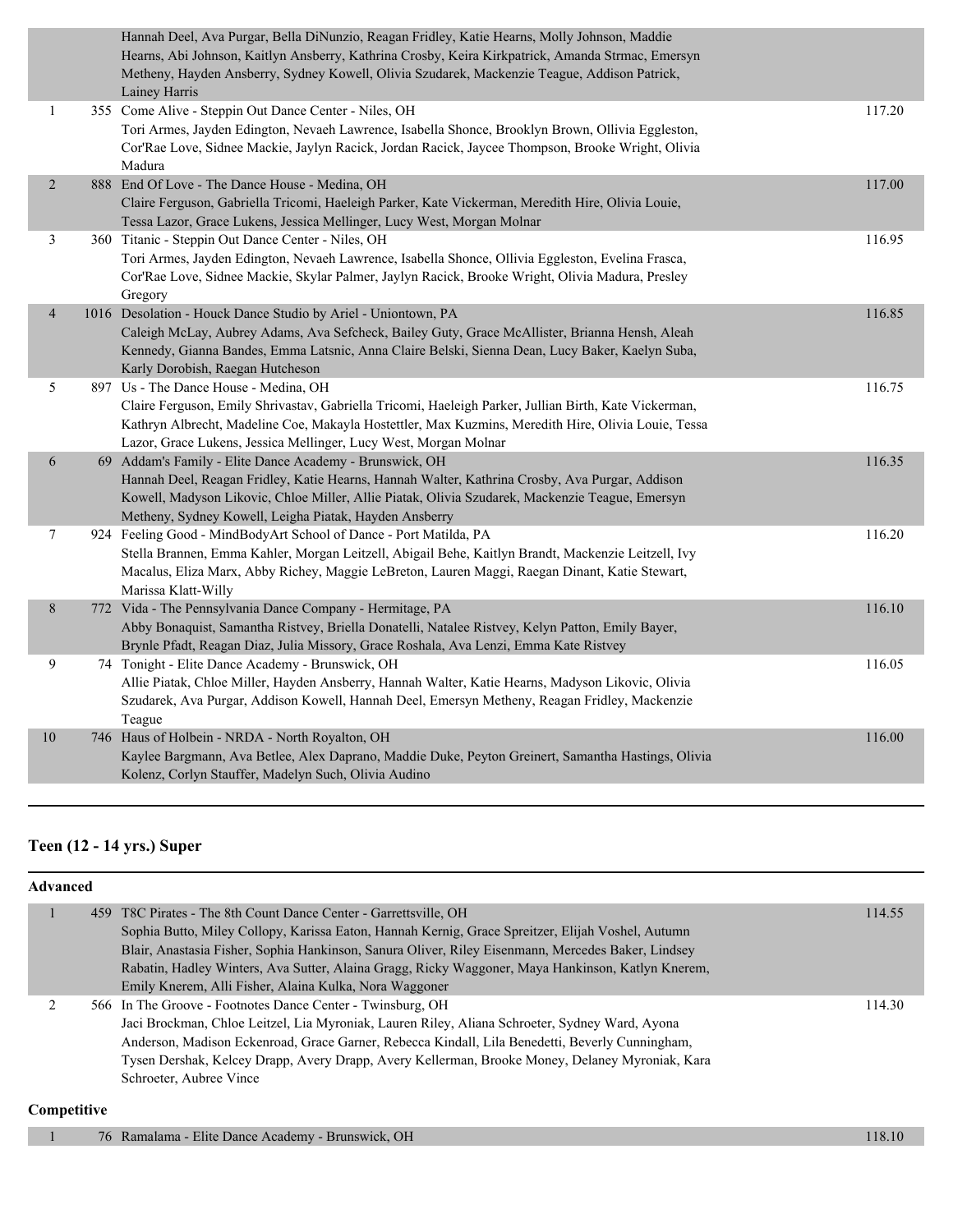|                | Allie Piatak, Chloe Miller, Hayden Ansberry, Hannah Walter, Katie Hearns, Madyson Likovic, Olivia<br>Szudarek, Ava Purgar, Addison Kowell, Hannah Deel, Emersyn Metheny, Bella DiNunzio, Samantha<br>Beran, Reagan Fridley, Molly Johnson, Mackenzie Teague, Amanda Strmac, Alli Utrup, Addison Patrick,<br>Abi Johnson, Sydney Kowell, Peyton Bruehler, Maddie Hearns, Lainey Harris, Keira Kirkpatrick,<br>Kathrina Crosby, Kaitlyn Ansberry                                                                                                                                                                                                                                                                                                                               |        |
|----------------|------------------------------------------------------------------------------------------------------------------------------------------------------------------------------------------------------------------------------------------------------------------------------------------------------------------------------------------------------------------------------------------------------------------------------------------------------------------------------------------------------------------------------------------------------------------------------------------------------------------------------------------------------------------------------------------------------------------------------------------------------------------------------|--------|
| 2              | 750 Let me Think About It - NRDA - North Royalton, OH<br>Yana Zub, Samantha Hastings, Peyton Greinert, Olivia Kovach, Olivia Audino, Nina Kovalak, Maddie<br>Duke, Lucy Beskid, Kendal May, Kaitlyn Such, Hannah Paczko, Hannah Bennett, Grace Kilbane,<br>Genevieve Kulczycki, Ava Betlee, Anna Toman, Alex Daprano, Addison Keitlen, Sara Meluch, Olivia<br>Kolenz, Madelyn Such, Kaylee Bargmann, Hope Sawyer, Emilie Kuntz, Corlyn Stauffer, Brooke<br>Pudelski, Addison Betlee, Adalyn Sheets                                                                                                                                                                                                                                                                           | 116.80 |
| $\mathfrak{Z}$ | 67 We Gonna Win - Elite Dance Academy - Brunswick, OH<br>Hannah Deel, Bella DiNunzio, Reagan Fridley, Katie Hearns, Molly Johnson, Hannah Walter, Maddie<br>Hearns, Abi Johnson, Alli Utrup, Kaitlyn Ansberry, Keira Kirkpatrick, Amanda Strmac, Hayden<br>Ansberry, Allie Piatak, Emersyn Metheny, Peyton Bruehler, Sydney Kowell, Lainey Harris, Addison<br>Patrick, Madyson Likovic                                                                                                                                                                                                                                                                                                                                                                                       | 116.30 |
| 4              | 689 Dive in the Pool - NRDA - North Royalton, OH<br>Olivia Audino, Kaylee Bargmann, Hope Sawyer, Emilie Kuntz, Sara Meluch, Addison Betlee, Lorelai<br>Cihlar, Gia Daprano, Noelle Fortino, Darby Haffner, Samantha Hastings, Miah Hess, Riley James, Olivia<br>Kolenz, Alaina Kovach, Brooke Pudelski, Callaway Rothstein, Gianna Scharf, Joesie Stauffer, Gloria<br>Zaboura, Hannah Bennett                                                                                                                                                                                                                                                                                                                                                                                | 115.55 |
| 5              | 690 Devil Went Down to Georgia - NRDA - North Royalton, OH<br>Hannah Paczko, Grace Kilbane, Arianna Kowallek, Kaitlyn Such, Nina Kovalak, Yana Zub, Olivia<br>Kolenz, Gianna Scharf, Noelle Fortino, Gloria Zaboura, Cecelia Lambert, Gia Daprano, Luke Stauffer,<br>Miah Hess, Taylor Blueter, Darby Haffner, Lexi Norris, Sara Meluch, Addison Betlee, Kaylee Bargmann,<br>Brooke Pudelski, Madeline Greinert, Hope Sawyer, Emilie Kuntz, Corlyn Stauffer, Anna Toman, Ava<br>Betlee, Samantha Hastings, Maddie Duke, Peyton Greinert, Lucy Beskid                                                                                                                                                                                                                         | 115.50 |
| 6              | 1018 Sparkling Diamonds - Houck Dance Studio by Ariel - Uniontown, PA<br>Caleigh McLay, Aubrey Adams, Cora Denny, Ava Sefcheck, Bailey Guty, Grace McAllister, Alessandra<br>Frankhouser, Grace Guthie, Brianna Hensh, Giulianna Johnson, Karly Dorobish, Aleah Kennedy, Gianna<br>Bandes, Emma Latsnic, Abigail Lavish, Anna Claire Belski, Sienna Dean, Paige Karpiak, Ava Saghy,<br>Ayva Rice, Karleigh Moser, Hartley Scott, Raegan Hutcheson, Kendall Pavone, Harper Caruso                                                                                                                                                                                                                                                                                             | 115.45 |
| $\overline{7}$ | 680 Beetlejuice - NRDA - North Royalton, OH<br>Olivia Audino, Kaylee Bargmann, Hannah Bennett, Ava Betlee, Addison Betlee, Taylor Blueter, Lorelai<br>Cihlar, Alexander Culp, Maddie Duke, Gabriela Eggert, Emilie Kuntz, Larisa Ezinski, James Ezinski,<br>Peyton Greinert, Madeline Greinert, Darby Haffner, Sloane Hare, Samantha Hastings, Miah Hess, Riley<br>James, Olivia Kolenz, Alaina Kovach, Arianna Kowallek, Samantha Lambert, Sara Meluch, Christina<br>Moulagianis, Sierra Murton, Lexi Norris, Samantha Norris, Ella Pena, Jenna Pickering, Corlyn Stauffer,<br>Callaway Rothstein, Brooke Pudelski, Gianna Russo, Hope Sawyer, Gianna Scharf, Rosie Scharf, Adalyn<br>Sheets, Marlee Stauffer, Luke Stauffer, Joesie Stauffer, Madelyn Such, Gloria Zaboura | 114.95 |
| 8              | 758 BIG - NRDA - North Royalton, OH<br>Gloria Zaboura, James Ezinski, Riley James, Ella Pena, Callaway Rothstein, Gia Daprano, Alexander<br>Culp, Joesie Stauffer, Luke Stauffer, Miah Hess, Taylor Blueter, Alaina Kovach, Sophia Koukious,<br>Charlotte Crowe, Emerson Beets, Darby Haffner, Francesa Camardo, Sierra Murton, Sloane Hare, Marlee<br>Stauffer, Madeline Greinert, Samantha Norris, Corlyn Stauffer, Larisa Ezinski, Maddie Duke, Gianna<br>Russo, Samantha Lambert, Olivia Kolenz                                                                                                                                                                                                                                                                          | 114.55 |

# **Teen (12 - 14 yrs.) Production**

# **Competitive**

| 354 HAMILTON - Steppin Out Dance Center - Niles, OH                                                 | 117.60 |
|-----------------------------------------------------------------------------------------------------|--------|
| Tegan Ondich, Presley Gregory, Olivia Madura, Hailey Hyland, Leonidas Karousis, Tori Armes, Jayden  |        |
| Edington, Nevaeh Lawrence, Brooklyn Brown, Bryelle Brown, Nina Corturillo, Andre Eggleston, Ollivia |        |
| Eggleston, Evelina Frasca, Jazzlyn Hoffman, Kayleigh Rose Jackson, Cor'Rae Love, Sidnee Mackie,     |        |
| Skylar Palmer, Karalyn Pusin, Katelyn Pusin, Jaylyn Racick, Jordan Racick, Jaycee Thompson, Brooke  |        |
| Wright, Aurora Wylie, Violet Danyi, Isabella Shonce, Brielle Wright, Adara Gierlach                 |        |
| 773 Rain - The Pennsylvania Dance Company - Hermitage, PA                                           | 115.80 |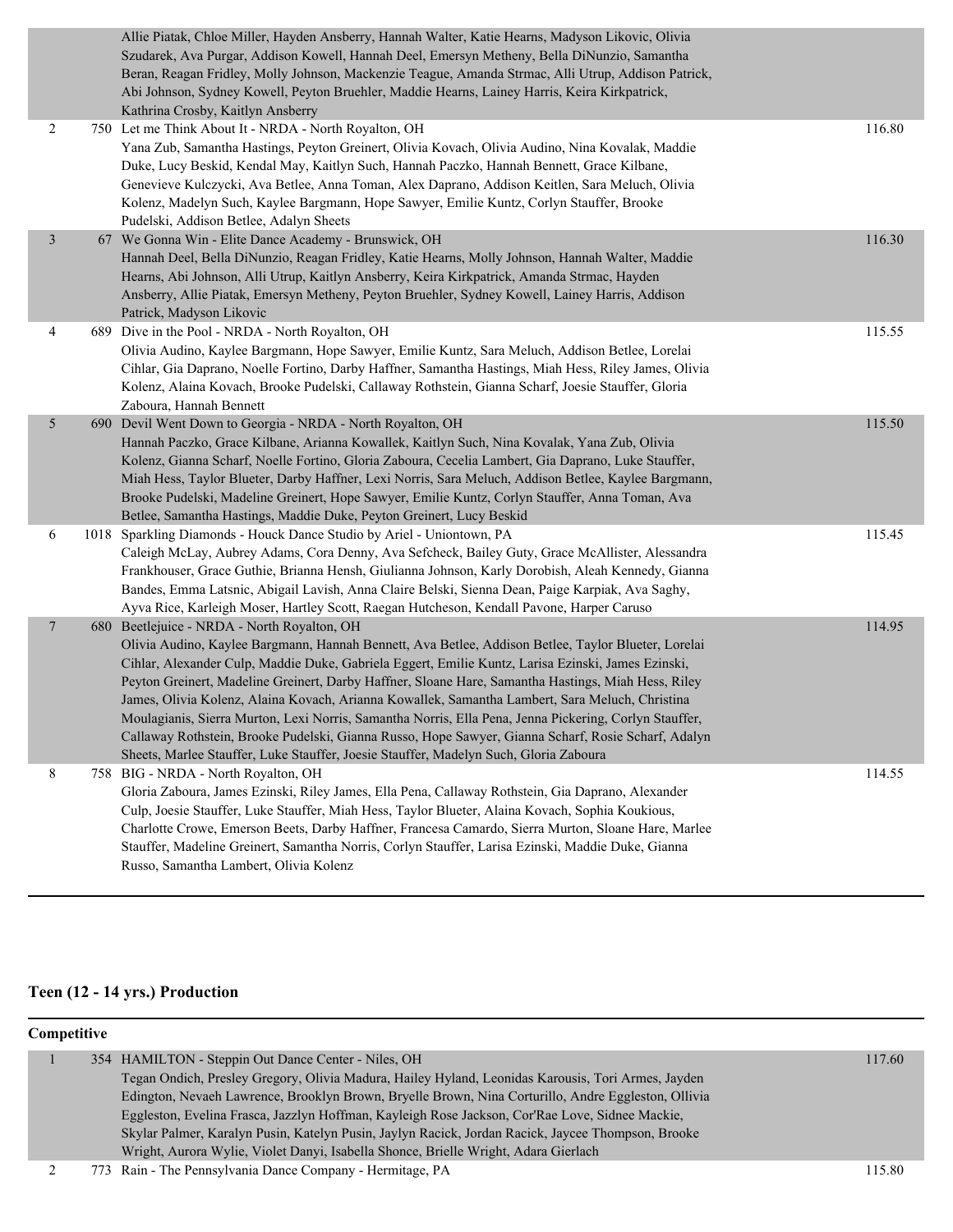Reese Diaz, Julia Missory, Emma Kate Ristvey, Gavin Webber, Madison Burlett, Lily Koch, Sophia Ricciardi, Aubrey Songer, Elaina Burnett, Ava Lenzi, Ella Rice, Jaxon Wagner, Alessandra Banick, Grace Grabowski, Kelyn Patton, Natalee Ristvey, Briella Donatelli, Lillian Nitzsky, Samantha Ristvey, Reagan Diaz, Giada Nicastro, Viktor Ristvey, Emily Bayer, Eleanor Grabowski, Linnea Patton, Grace Roshala, Abby Bonaquist, Lillian Greimann, Ana Perilli, Brynle Pfadt, McKenna Schuyler

#### **Senior (15 - 19 yrs.) Solo**

|                 | Performance |                                                                                           |       |
|-----------------|-------------|-------------------------------------------------------------------------------------------|-------|
| $\mathbf{1}$    |             | 1192 Trying - Spotlight Dance Academy - Deerfield, OH<br>Kimmy Schaefer                   | 85.95 |
| 2               |             | 961 Cardi - Encore! Dance Academy - Summitville, IN<br>Mya Stansberry                     | 85.45 |
| 3               |             | 958 Snap Clap - Encore! Dance Academy - Summitville, IN<br>Josie Engle                    | 85.30 |
| 4               |             | 1194 I don't think about you - Spotlight Dance Academy - Deerfield, OH<br>Kennedy Thomas  | 85.25 |
| 5               |             | 31 Could Have Been Me - Eagle Dance Center - Galion, OH<br>Kira Metzger                   | 85.20 |
| 6               |             | 41 Strange - Eagle Dance Center - Galion, OH<br>Jillian Hart                              | 85.10 |
| 7               |             | 660 Brave - Northstar Dance Center - Norwalk, OH<br>Lexi Ward                             | 85.00 |
| 8               |             | 672 Beggin' - Northstar Dance Center - Norwalk, OH<br>Jayla Lepley                        | 84.95 |
| 9               |             | 1050 Drake - Sandy Bee Dance & Gym - Youngstown, OH<br>Emma Ebie                          | 84.90 |
| 10              |             | 215 Chasing Pavements - Rock City Dance - Strongsville, OH<br>Meredith Sabo               | 84.85 |
| 10              |             | 390 I Guess I'm In Love - Steppin Out Dance Center - Niles, OH<br>Evelina Frasca          | 84.85 |
| 10              |             | 1218 Don't Get Me Wrong - Northstar Dance Center - Norwalk, OH<br>Taylor Woodruff         | 84.85 |
| <b>Advanced</b> |             |                                                                                           |       |
| $\mathbf{1}$    |             | 209 Running Low - Rock City Dance - Strongsville, OH<br>Gwenyth Amalong                   | 86.45 |
| 1               |             | 437 The Hearse - Studio 65 - Lexington, OH<br><b>Ashley Pindel</b>                        | 86.45 |
| 2               |             | 216 Need You Now - Rock City Dance - Strongsville, OH<br>Nyla Minah                       | 86.40 |
| $\sqrt{2}$      |             | 844 Can't Help Falling In Love - Kats Dance & Twirl Studio - Louisville, OH<br>Noël Crock | 86.40 |
| $\mathfrak{Z}$  |             | 26 Booty Swing - Count Me In - Milan, OH<br>Cassie Shane                                  | 86.35 |
| 3               |             | 366 Stand Up - Steppin Out Dance Center - Niles, OH<br>Nevaeh Lawrence                    | 86.35 |
| $\overline{4}$  |             | 860 Indestructible - Kats Dance & Twirl Studio - Louisville, OH                           | 86.20 |

### Alora Boldon 5 372 Tornado - Steppin Out Dance Center - Niles, OH 86.10 Tori Armes

6 776 Wicked Game - The Pennsylvania Dance Company - Hermitage, PA 86.05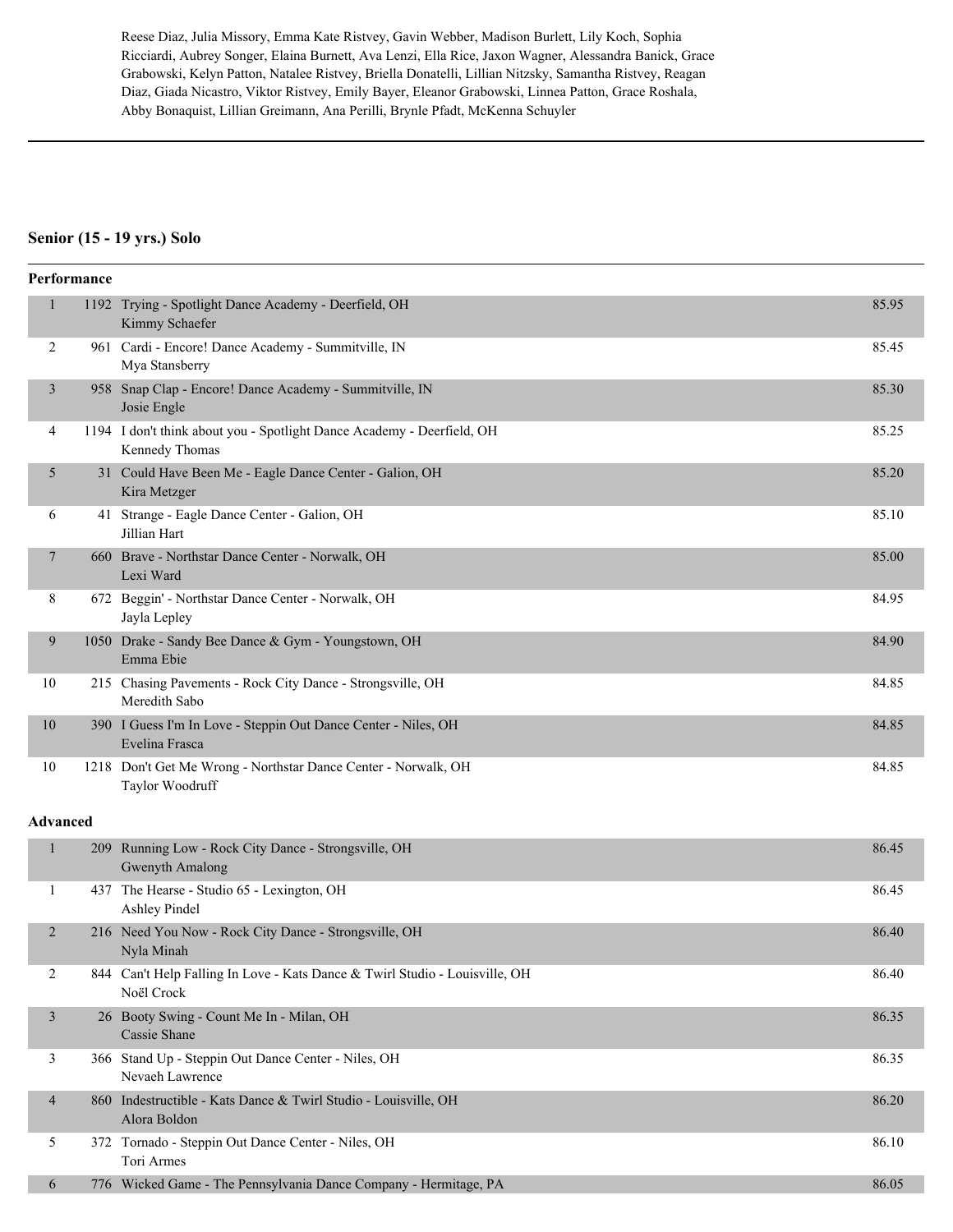|    |     | Ava Lenzi                                                                       |       |
|----|-----|---------------------------------------------------------------------------------|-------|
| 7  |     | 203 You and I - Rock City Dance - Strongsville, OH<br>Anna Czarnecki            | 85.90 |
|    |     | 464 Miami - The 8th Count Dance Center - Garrettsville, OH<br>Grace Spreitzer   | 85.90 |
| 8  |     | 671 Shot Me Down - Northstar Dance Center - Norwalk, OH<br>Ryleigh Rohrbacher   | 85.75 |
| 8  |     | 848 Fix You - Kats Dance & Twirl Studio - Louisville, OH<br>Ella DiMarzio       | 85.75 |
| 9  | 467 | Jungle Cruise - The 8th Count Dance Center - Garrettsville, OH<br>Elijah Voshel | 85.65 |
| 10 |     | 274 Metamorphosis - Dancexcel - Brunswick, OH<br>Emily Cheng                    | 85.55 |

# **Competitive**

|                | 300 Disdainful - Elite Dance Academy - Brunswick, OH<br>Molly Johnson                | 87.95 |
|----------------|--------------------------------------------------------------------------------------|-------|
| $\overline{2}$ | 305 My Mind - Elite Dance Academy - Brunswick, OH<br>Lainey Harris                   | 87.80 |
| 3              | 341 Thule - Elite Dance Academy - Brunswick, OH<br>Samantha Beran                    | 87.75 |
| 4              | 904 I Remember Her - The Dance House - Medina, OH<br>Lucy West                       | 87.60 |
| 5              | 210 Eternal War - Rock City Dance - Strongsville, OH<br>Jacob Glendenning            | 87.45 |
| 5              | 368 Black Swan - Steppin Out Dance Center - Niles, OH<br>Sidnee Mackie               | 87.45 |
| 5              | 913 Bei Mir Bist Shein - The Dance House - Medina, OH<br><b>Grace Lukens</b>         | 87.45 |
| 6              | 534 When the Party's Over - North Shore Dance Studio - Mequon, WI<br>Zoe David       | 87.40 |
| $\tau$         | 560 The Tradition - North Shore Dance Studio - Mequon, WI<br>Shannen McGuire         | 87.35 |
| 8              | 535 Creeks - North Shore Dance Studio - Mequon, WI<br>Emma Cook                      | 87.30 |
| 9              | 742 Rain - NRDA - North Royalton, OH<br><b>Hannah Bennett</b>                        | 87.25 |
| 9              | 986 I Built This - MindBodyArt School of Dance - Port Matilda, PA<br>Eliza Marx      | 87.25 |
| 9              | 1035 Come Fly with Me - Houck Dance Studio by Ariel - Uniontown, PA<br>Brianna Hensh | 87.25 |
| 10             | 308 Feel Good - Elite Dance Academy - Brunswick, OH<br>Amanda Strmac                 | 87.20 |

# **Senior (15 - 19 yrs.) Duet/Trio**

### **Performance**

|  | 1203 Ending - Spotlight Dance Academy - Deerfield, OH<br>Kimmy Schaefer, Kennedy Thomas                           | 85.85 |
|--|-------------------------------------------------------------------------------------------------------------------|-------|
|  | 946 Nerds - Encore! Dance Academy - Summitville, IN<br>Mya Stansberry, Landon Ashley, Kimmy Buster                | 85.65 |
|  | 1204 Remember us this way - Spotlight Dance Academy - Deerfield, OH<br>Kimmy Schaefer, Kennedy Thomas, Jaci Berry | 85.55 |
|  | 1051 Love on the Brain - Sandy Bee Dance & Gym - Youngstown, OH                                                   | 85.05 |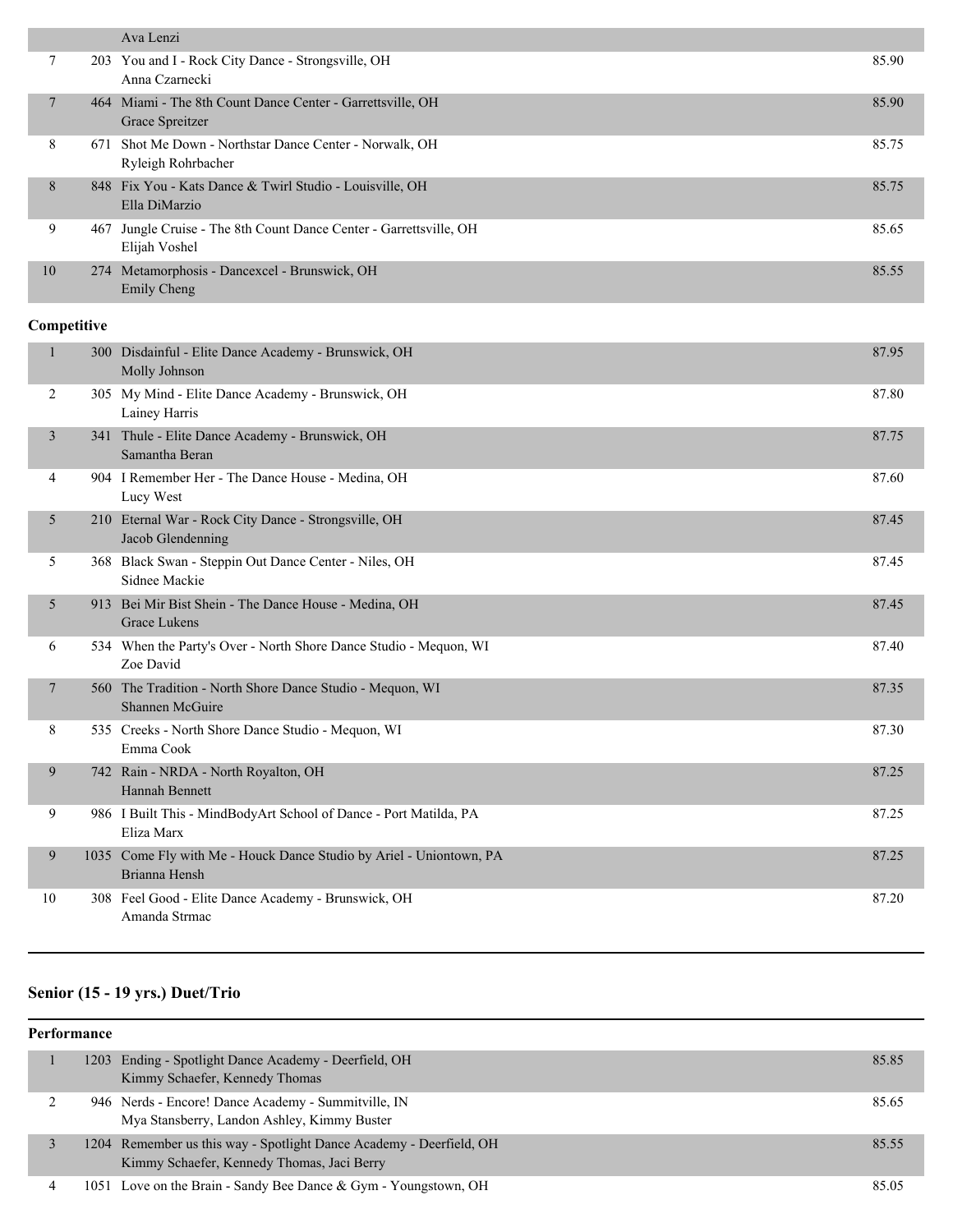Riley Blakeman, Natalie DeSantis

|   | 944 Diamonds - Encore! Dance Academy - Summitville, IN<br>Jenna Davidson, Josie Engle, Emma Kelich        | 84.85 |
|---|-----------------------------------------------------------------------------------------------------------|-------|
| 6 | 33 Another One Bites The Dust - Eagle Dance Center - Galion, OH<br>Kira Metzger, Isabelle Pohlabel        | 84.80 |
|   | 38 Cell Block Tango - Eagle Dance Center - Galion, OH<br>Melanie Wheeler, Jillian Hart, Isabelle Pohlabel | 84.65 |
| 8 | 63 Make You Feel My Love - Eagle Dance Center - Galion, OH<br>Melanie Wheeler, Jillian Hart               | 84.45 |
| 9 | 949 A Little Party - Encore! Dance Academy - Summitville, IN<br>Mya Stansberry, Jessie Davis              | 84.05 |

#### **Advanced**

| $\mathbf{1}$             | 842 Only Love - Kats Dance & Twirl Studio - Louisville, OH<br>Noël Crock, Ella DiMarzio                      | 87.05  |
|--------------------------|--------------------------------------------------------------------------------------------------------------|--------|
| 2                        | 471 Heavy Cross - The 8th Count Dance Center - Garrettsville, OH<br>Anastasia Fisher, Grace Spreitzer        | 87.00  |
| $\overline{3}$           | 227 Lost Without You - Rock City Dance - Strongsville, OH<br>Gwenyth Amalong, Bryar Amalong                  | 86.60  |
| 4                        | 245 Falling - Dancexcel - Brunswick, OH<br>Abigail Petitto, Emily Cheng, Maddie Kolman                       | 86.40  |
| $\overline{\mathcal{A}}$ | 514 Bad Habits - The MissElaineous Dance Studio - Sharpsville, PA<br>Giovanna Franz, Abby Coxe, Danika Davis | 86.40  |
| 5                        | 841 Jet Black Hearts - Kats Dance & Twirl Studio - Louisville, OH<br>Alora Boldon, Noël Crock, Ella DiMarzio | 86.35  |
| 6                        | 1219 Train Wreck - Art In Motion Dance Academy - Beloit, OH<br>Cheyenne Herrington, Emily McKarns            | 86.15  |
| 7                        | 587 New Drop New York - Footnotes Dance Center - Twinsburg, OH<br>Madison Eckenroad, Lia Myroniak            | 86.00  |
| 8                        | 463 Riverside - The 8th Count Dance Center - Garrettsville, OH<br>Miley Collopy, Hannah Kernig               | 85.80  |
| 9                        | 638 Smooth Criminal - Northstar Dance Center - Norwalk, OH<br>Ryleigh Rohrbacher, Jayla Lepley               | 85.60  |
| 10                       | 499 What Is This Feeling - Class Act Dance Studio - Clyde, OH<br>Carly Goshe, Madison Beard                  | 85.40  |
| 10                       | 585 What A Feeling - Footnotes Dance Center - Twinsburg, OH<br>Ayona Anderson, Grace Garner                  | 85.40  |
| 10                       | 637 Dog Days - Northstar Dance Center - Norwalk, OH<br>Alexis Wheeler, Lexi Ward                             | 85.40  |
| Competitive              |                                                                                                              |        |
| $\mathbf{1}$             | 311 Negotiation - Elite Dance Academy - Brunswick, OH<br>Kaitlyn Ansberry, Amanda Strmac, Lainey Harris      | 117.45 |
| 2                        | 307 Sing It Back - Elite Dance Academy - Brunswick, OH<br>Reagan Fridley, Keira Kirkpatrick, Abi Johnson     | 117.15 |

|   | 916 Gotcha - The Dance House - Medina, OH<br>Lucy West, Claire Ferguson                    | 117.10 |
|---|--------------------------------------------------------------------------------------------|--------|
| 4 | 225 Broken - Rock City Dance - Strongsville, OH<br>Jacob Glendenning, Karissa Kuzmickas    | 117.00 |
|   | 910 Second Nature - The Dance House - Medina, OH<br>Jessica Mellinger, Lucy West           | 116.65 |
| 6 | 536 A Beautiful Noise - North Shore Dance Studio - Mequon, WI<br>Kara McConeghy, Emma Cook | 116.40 |
|   | 1168 The Face - North Shore Dance Studio - Mequon, WI<br>Zoe David, Shannen McGuire        | 116.10 |

8 740 In the Air - NRDA - North Royalton, OH 116.00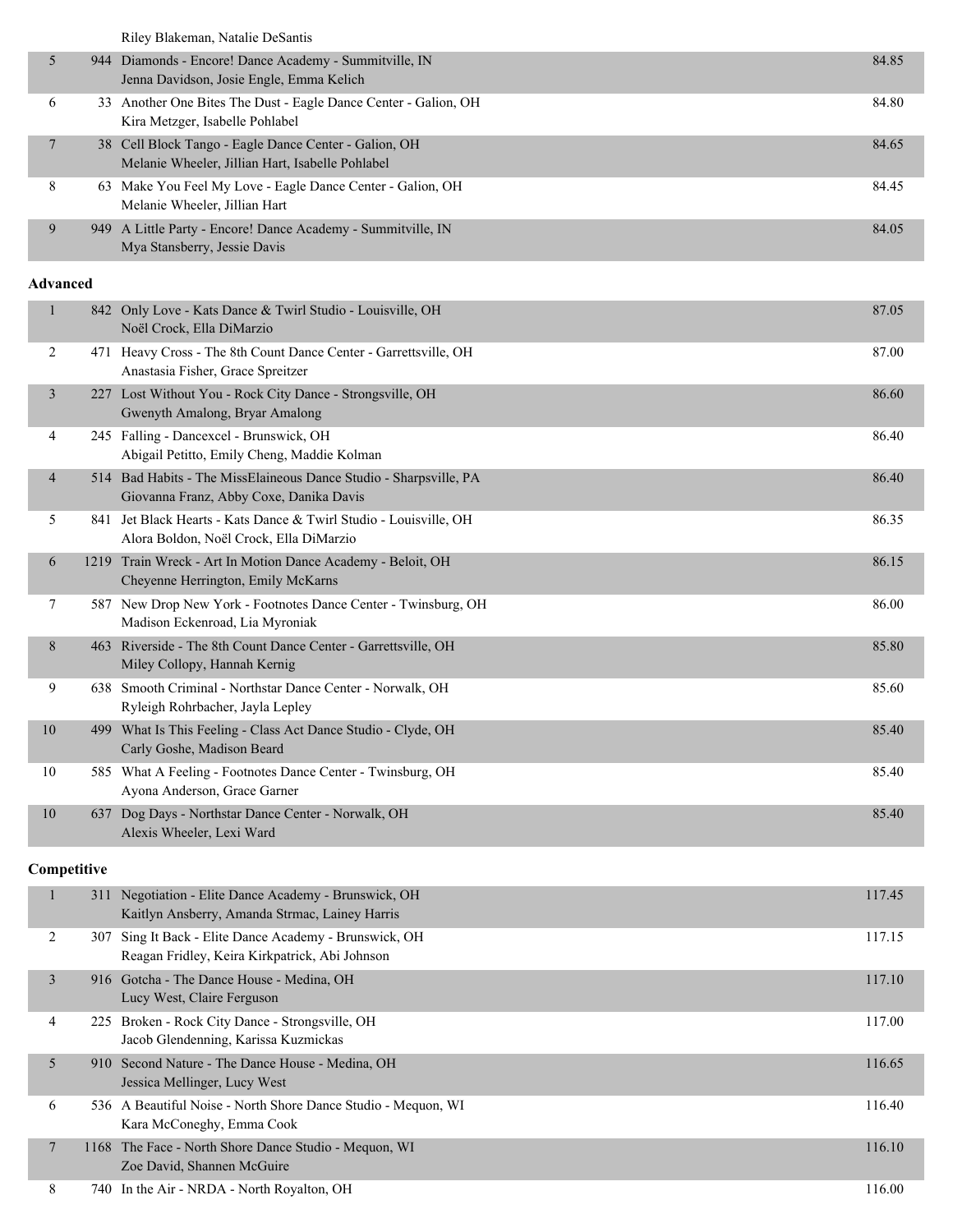|    | Olivia Audino, Olivia Kovach                                                                      |        |
|----|---------------------------------------------------------------------------------------------------|--------|
|    | 362 Escalate - Steppin Out Dance Center - Niles, OH<br>Jayden Edington, Sidnee Mackie             | 115.90 |
| 9  | 1171 It's A Look - North Shore Dance Studio - Mequon, WI<br>Zoe David, Shannen McGuire, Emma Cook | 115.90 |
| 10 | 739 Sweet Escape - NRDA - North Royalton, OH<br>Grace Kilbane, Genevieve Kulczycki                | 115.70 |

# **Senior (15 - 19 yrs.) Small**

|                 | Performance |                                                                                                                                                                                      |        |
|-----------------|-------------|--------------------------------------------------------------------------------------------------------------------------------------------------------------------------------------|--------|
| 1               |             | 83 Can't Hold Us - Sandy Bee Dance & Gym - Youngstown, OH<br>Payton Verquer, Natalie DeSantis, Emma Ebie, Abby Russo, Riley Blakeman                                                 | 114.20 |
| $\overline{c}$  |             | 629 Dancing In The Sky - Northstar Dance Center - Norwalk, OH<br>Lexi Ward, Alyssa Gilbert, Ella Williamson, Jayla Lepley, Chelsey Callahan                                          | 113.65 |
| 3               |             | 82 Bad Dreams - Sandy Bee Dance & Gym - Youngstown, OH<br>Payton Verquer, Natalie DeSantis, Emma Ebie, Amilia Johnson, Abby Russo, Riley Blakeman                                    | 113.40 |
| 4               |             | 53 Fire On Fire - Eagle Dance Center - Galion, OH<br>Alexis Dure, Autumn Miller, Carly Kent, Isabelle Pohlabel, Jillian Hart, Kira Metzger, Melanie Wheeler,<br><b>Trinity Doyle</b> | 113.05 |
| 5               |             | 948 Not About Angels - Encore! Dance Academy - Summitville, IN<br>Mya Stansberry, Jenna Davidson, Kimmy Buster, Josie Engle, Emma Kelich                                             | 113.00 |
| <b>Advanced</b> |             |                                                                                                                                                                                      |        |
| $\mathbf{1}$    |             | 473 Crazy Train - The 8th Count Dance Center - Garrettsville, OH<br>Anastasia Fisher, Grace Spreitzer, Hannah Kernig, Miley Collopy                                                  | 115.10 |
| $\overline{2}$  |             | 615 Dream On - Jillian Rian's Dance School - Grafton, OH<br>Taylor Finney, Jenna Thomas, Gwen Johnson, Camden Burgess, Isabella Dienes, Gianna Cruz, Hailey<br><b>Brooks</b>         | 114.80 |
| $\mathfrak{Z}$  |             | 240 Emotions - Rock City Dance - Strongsville, OH<br>Hadley Allen, Bryar Amalong, Evylyse Caraballo, Nyla Minah, Natalia Vidal                                                       | 114.50 |
| 4               |             | 239 Lovit - Rock City Dance - Strongsville, OH<br>Hadley Allen, Bryar Amalong, Evylyse Caraballo, Anna Czarnecki, Nyla Minah, Natalia Vidal, Gia<br><b>Barnes</b>                    | 114.45 |
| $\overline{4}$  |             | 834 How To Let You Go - Kats Dance & Twirl Studio - Louisville, OH<br>Alora Boldon, Noël Crock, Erica Ulrich, Milania Glover, Ella DiMarzio                                          | 114.45 |
| 5               |             | 835 Cold - Kats Dance & Twirl Studio - Louisville, OH<br>Alora Boldon, Noël Crock, Erica Ulrich, Ella DiMarzio                                                                       | 114.25 |
| 6               |             | 628 Into You - Northstar Dance Center - Norwalk, OH<br>Lillian White, Lexi Ward, Alexis Wheeler, Alyssa Gilbert, Ella Williamson, Jayla Lepley, Taylor<br>Woodruff, Darley Reid      | 114.20 |
| 7               |             | 189 Come Together - Dance Connection - Hamburg, NY<br>Paige Holla, Myah DiOrio, Kassidy Karoleski, Jewell Littlejohn                                                                 | 114.05 |
| $\overline{7}$  |             | 570 Sunrise - Footnotes Dance Center - Twinsburg, OH<br>Ayona Anderson, Kelcey Drapp, Madison Eckenroad, Grace Garner, Rebecca Kindall, Delaney Myroniak,<br>Lia Myroniak            | 114.05 |
| $8\,$           |             | 131 I'm Still Standing - Dance Connection - Hamburg, NY<br>Paige Holla, Myah DiOrio, Kassidy Karoleski, Jewell Littlejohn, Ava Waterman, Amelya Kilby                                | 113.85 |
| $8\,$           |             | 462 Sailing Away - The 8th Count Dance Center - Garrettsville, OH<br>Sophia Butto, Miley Collopy, Hannah Kernig, Grace Spreitzer, Elijah Voshel, Anastasia Fisher                    | 113.85 |
| 9               |             | 187 Shaped Like A Gun - Dance Connection - Hamburg, NY<br>Paige Holla, Kassidy Karoleski, Jewell Littlejohn, Ava Waterman, Aubrey Snyder, Amelya Kilby                               | 113.70 |
| $10\,$          |             | 571 Conformity - Footnotes Dance Center - Twinsburg, OH<br>Ayona Anderson, Madison Eckenroad, Grace Garner, Lia Myroniak                                                             | 113.65 |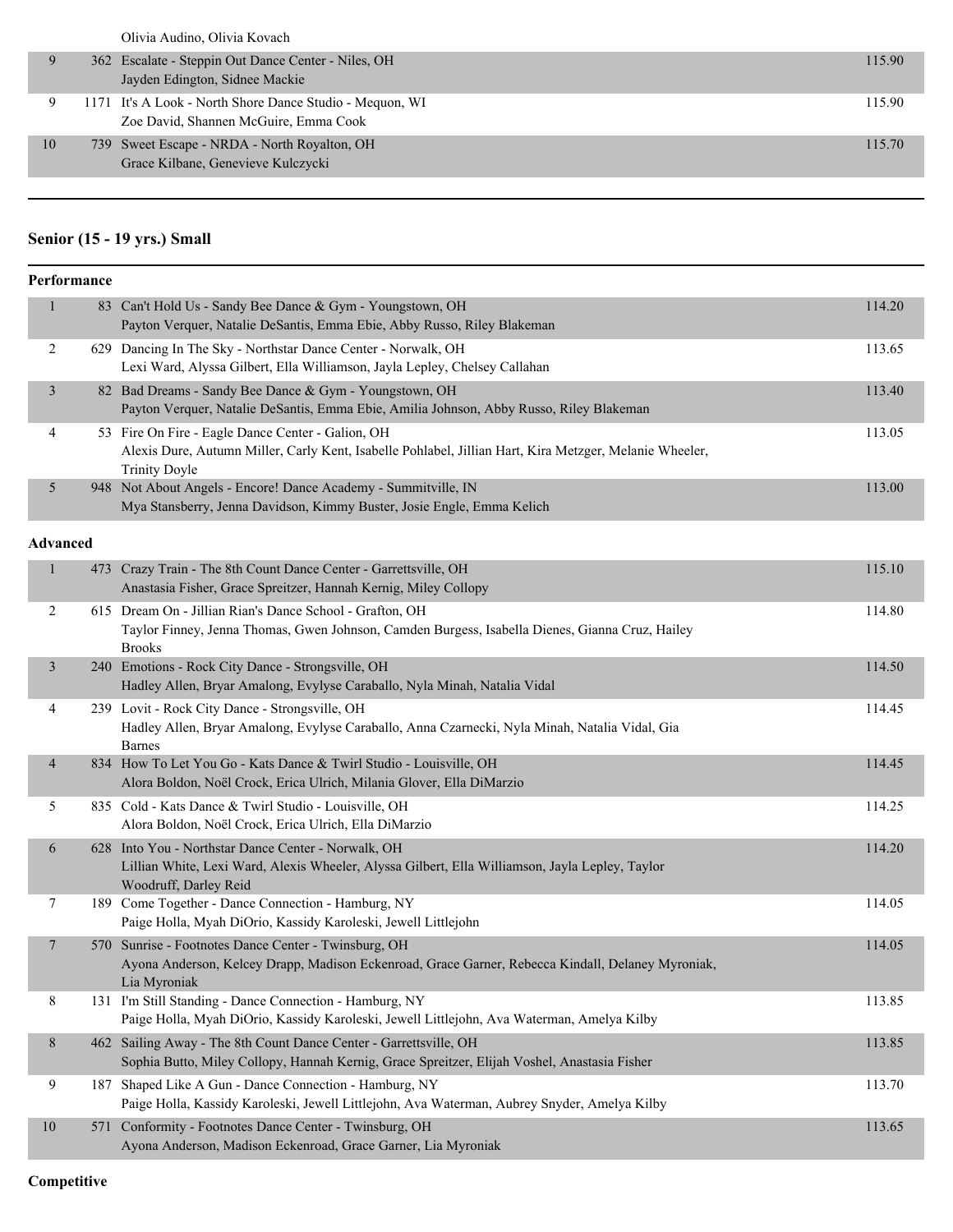| $\mathbf{1}$   | 65 7 Nation Army - Elite Dance Academy - Brunswick, OH<br>Molly Johnson, Abi Johnson, Amanda Strmac, Kaitlyn Ansberry, Lainey Harris, Keira Kirkpatrick,<br>Maddie Hearns, Peyton Bruehler                           | 117.60 |
|----------------|----------------------------------------------------------------------------------------------------------------------------------------------------------------------------------------------------------------------|--------|
| $\mathbf{1}$   | 903 She Use To Be Mine - The Dance House - Medina, OH<br>Claire Ferguson, Meredith Hire, Tessa Lazor, Grace Lukens, Lucy West, Jessica Mellinger                                                                     | 117.60 |
| $\overline{2}$ | 901 Raingurl - The Dance House - Medina, OH<br>Claire Ferguson, Olivia Louie, Tessa Lazor, Grace Lukens, Jessica Mellinger, Lucy West                                                                                | 117.35 |
| 3              | 72 The Rain - Elite Dance Academy - Brunswick, OH<br>Kaitlyn Ansberry, Keira Kirkpatrick, Amanda Strmac, Bella DiNunzio, Reagan Fridley, Molly Johnson,<br>Abi Johnson, Alli Utrup                                   | 117.30 |
| $\overline{4}$ | 902 Famous Last Words - The Dance House - Medina, OH<br>Grace Lukens, Jessica Mellinger, Lucy West, Tessa Lazor, Claire Ferguson                                                                                     | 117.15 |
| 5              | 236 Forever a Traveler - Rock City Dance - Strongsville, OH<br>Gwenyth Amalong, Anna Czarnecki, Jacob Glendenning, Emma Januszewski, Karissa Kuzmickas, Anna<br>Moravcik, Shyloh Popovich, Layla Virgili, Gia Barnes | 117.10 |
| 5              | 552 My Love - North Shore Dance Studio - Mequon, WI<br>Zoe David, Sophie Zaba, Shannen McGuire, Kendall Coburn, Kara McConeghy, Emma Cook                                                                            | 117.10 |
| 6              | 898 Put It In A Love Song - The Dance House - Medina, OH<br>Morgan Molnar, Lucy West, Jessica Mellinger, Grace Lukens, Tessa Lazor, Olivia Louie, Meredith Hire,<br>Kate Vickerman, Claire Ferguson                  | 116.75 |
| 7              | 1093 Through with Love - Touch A Dream Dance Company - Toldeo, OH<br>Kennedi Parker, Raionna Shelmon, Chakayla Shelmon, Aaliyah Johnson                                                                              | 116.45 |
| 8              | 64 Tunnel Vision - Elite Dance Academy - Brunswick, OH<br>Molly Johnson, Maddie Hearns, Kaitlyn Ansberry, Amanda Strmac, Lainey Harris, Samantha Beran                                                               | 116.40 |
| 8              | 1173 This Will Be the Day - North Shore Dance Studio - Mequon, WI<br>Zoe David, Sophie Zaba, Kendall Coburn, Emma Cook                                                                                               | 116.40 |
| 9              | 556 Glorious - North Shore Dance Studio - Mequon, WI<br>Shannen McGuire, Zoe David, Kendall Coburn, Kara McConeghy, Sophie Zaba, Emma Cook                                                                           | 116.25 |
| $10\,$         | 235 Fallin - Rock City Dance - Strongsville, OH<br>Shyloh Popovich, Layla Virgili, Karissa Kuzmickas, Jacob Glendenning, Emma Januszewski, Anna<br>Moravcik, Gwenyth Amalong                                         | 116.20 |
|                |                                                                                                                                                                                                                      |        |

# **Senior (15 - 19 yrs.) Large**

| <b>Advanced</b> |            |                                                                                                     |        |
|-----------------|------------|-----------------------------------------------------------------------------------------------------|--------|
| $\mathbf{1}$    |            | 616 Ballroom Blitz - Jillian Rian's Dance School - Grafton, OH                                      | 115.40 |
|                 |            | Taylor Finney, Sarah Sheldon, Allie Bechtold, Mackenzie Hein, Ella Cook, Camden Burgess, Brynn      |        |
|                 |            | Willard, Riley Willard, Maddie Metz, Colleen Bolden, Hailey Brooks                                  |        |
| 2               |            | 612 One Night Only - Jillian Rian's Dance School - Grafton, OH                                      | 115.05 |
|                 |            | Gianna Cruz, Gwen Johnson, Ella Cook, Camden Burgess, Hailey Brooks, Isabella Dienes, Jenna Thomas, |        |
|                 |            | Lili Kate Eason, Jordan Ensign, Taylor Finney, Mackenzie Hein                                       |        |
| $\overline{3}$  |            | 568 Hold Back - Footnotes Dance Center - Twinsburg, OH                                              | 114.50 |
|                 |            | Lia Myroniak, Ayona Anderson, Madison Eckenroad, Grace Garner, Rebecca Kindall, Beverly             |        |
|                 |            | Cunningham, Kelcey Drapp, Avery Drapp, Brooke Money, Delaney Myroniak                               |        |
| Competitive     |            |                                                                                                     |        |
|                 |            | 68 New York New York - Elite Dance Academy - Brunswick, OH                                          | 117.40 |
|                 |            | Hannah Walter, Bella DiNunzio, Emersyn Metheny, Molly Johnson, Reagan Fridley, Abi Johnson,         |        |
|                 |            | Addison Patrick, Amanda Strmac, Kaitlyn Ansberry, Keira Kirkpatrick, Lainey Harris, Maddie Hearns,  |        |
|                 |            | Peyton Bruehler                                                                                     |        |
|                 |            | 71 Hide and Seek - Elite Dance Academy - Brunswick, OH                                              | 117.40 |
|                 |            | Bella DiNunzio, Molly Johnson, Samantha Beran, Abi Johnson, Addison Patrick, Alli Utrup, Amanda     |        |
|                 |            | Strmac, Kaitlyn Ansberry, Kathrina Crosby, Keira Kirkpatrick, Lainey Harris, Sydney Kowell, Peyton  |        |
|                 |            | Bruehler, Maddie Hearns                                                                             |        |
| 2               | 237        | The Experiment - Rock City Dance - Strongsville, OH                                                 | 116.70 |
|                 |            | Sofia Cintron Calero, Shyloh Popovich, Sedrick Stephens Jr., Nyla Minah, Karissa Kuzmickas, Jacob   |        |
|                 |            | Glendenning, Hala Ahmed, Gwenyth Amalong, Evylyse Caraballo, Arianna Eason                          |        |
| 3               | <b>200</b> | She Used to be Mine - Rock City Dance - Strongsville, OH                                            | 116.50 |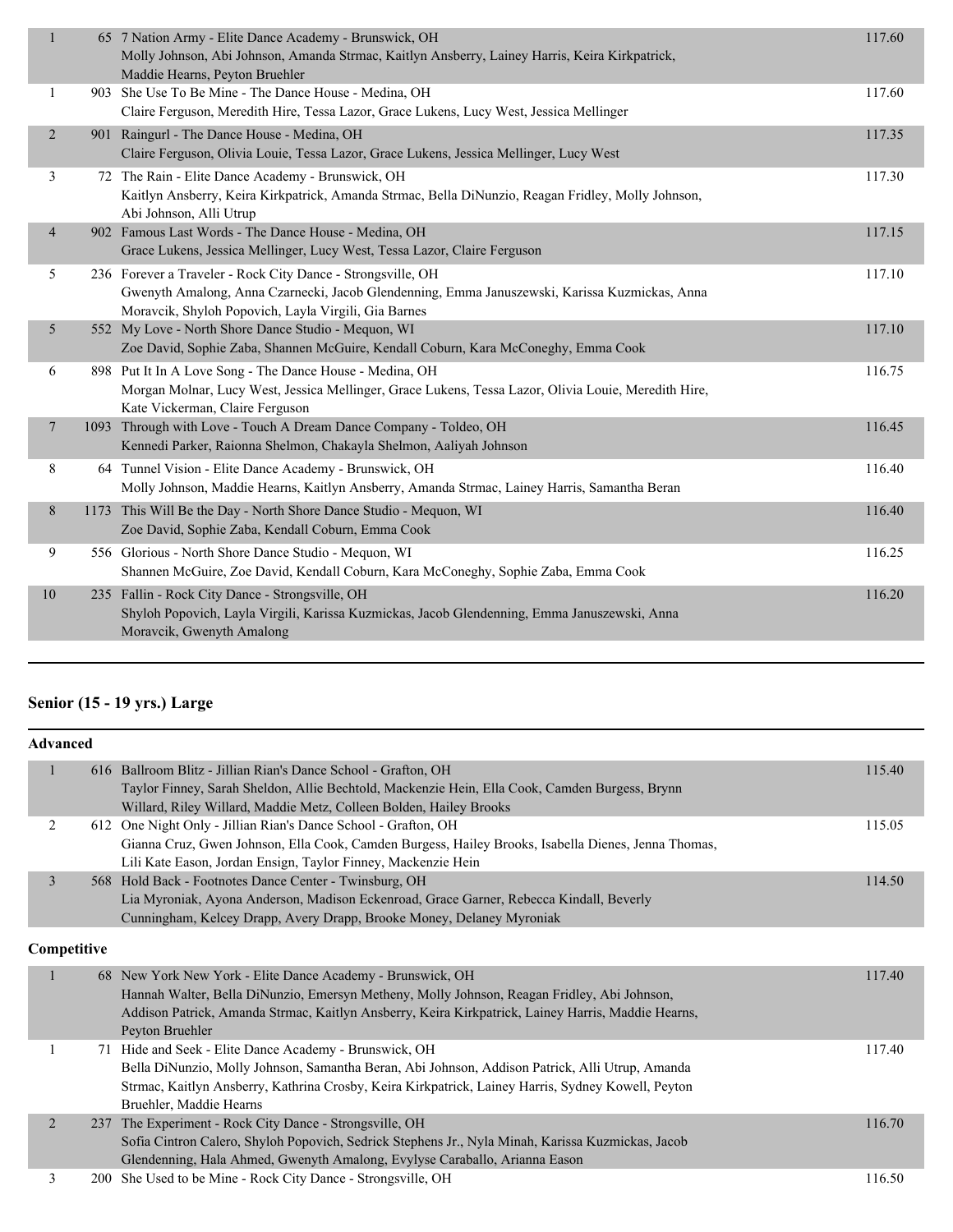|                | Bryar Amalong, Gwenyth Amalong, Evylyse Caraballo, Mackenzie Christian, Anna Czarnecki, Nadia<br>Hritz, Emma Januszewski, Karissa Kuzmickas, Alexis Makovich, Nyla Minah, Anna Moravcik, Shyloh<br>Popovich, Amelia Torres, Layla Virgili, Gia Barnes, Kylie Cook, Meredith Sabo |        |
|----------------|----------------------------------------------------------------------------------------------------------------------------------------------------------------------------------------------------------------------------------------------------------------------------------|--------|
| $\overline{4}$ | 477 Killer Queen - Class Act Dance Studio - Clyde, OH                                                                                                                                                                                                                            | 116.25 |
|                | Alexa McKenzie, Ella Schadwil, Mylee Reer, Avery Kinney, Kamryn Marcha, Cali Weiler, Kara Hooper,                                                                                                                                                                                |        |
|                | Kendall Bauman, Rose Mira, Kendall Lamson                                                                                                                                                                                                                                        |        |
| 5              | 1010 It's Britney - Houck Dance Studio by Ariel - Uniontown, PA                                                                                                                                                                                                                  | 116.15 |
|                | Ava Sefcheck, Grace Guthie, Brianna Hensh, Aleah Kennedy, Caleigh McLay, Aubrey Adams, Emma                                                                                                                                                                                      |        |
|                | Latsnic, Anna Claire Belski, Sienna Dean, Paige Karpiak, Lucy Baker, Kaelyn Suba, Giulianna Johnson,                                                                                                                                                                             |        |
|                | Karly Dorobish, Kendall Pavone, Raegan Hutcheson                                                                                                                                                                                                                                 |        |
| 6              | 73 Where is the Love - Elite Dance Academy - Brunswick, OH                                                                                                                                                                                                                       | 116.10 |
|                | Molly Johnson, Samantha Beran, Bella DiNunzio, Amanda Strmac, Alli Utrup, Addison Patrick, Abi                                                                                                                                                                                   |        |
|                | Johnson, Sydney Kowell, Peyton Bruehler, Maddie Hearns, Lainey Harris, Keira Kirkpatrick, Kathrina                                                                                                                                                                               |        |
|                | Crosby, Kaitlyn Ansberry                                                                                                                                                                                                                                                         |        |
| 6              | 751 Safe Inside - NRDA - North Royalton, OH                                                                                                                                                                                                                                      | 116.10 |
|                | Hannah Bennett, Anna Toman, Olivia Audino, Ava Betlee, Samantha Hastings, Olivia Kovach, Lucy                                                                                                                                                                                    |        |
|                | Beskid, Genevieve Kulczycki, Hannah Paczko, Grace Kilbane, Nina Kovalak, Addison Keitlen                                                                                                                                                                                         |        |
| 7              | 1011 Waves - Houck Dance Studio by Ariel - Uniontown, PA                                                                                                                                                                                                                         | 115.90 |
|                | Aleah Kennedy, Caleigh McLay, Aubrey Adams, Ava Sefcheck, Grace McAllister, Grace Guthie, Brianna                                                                                                                                                                                |        |
|                | Hensh, Kaelyn Suba, Giulianna Johnson, Karly Dorobish, Emma Latsnic, Anna Claire Belski, Sienna                                                                                                                                                                                  |        |
| 8              | Dean, Paige Karpiak, Lucy Baker, Kendall Pavone, Raegan Hutcheson                                                                                                                                                                                                                |        |
|                | 1090 Friends - Touch A Dream Dance Company - Toldeo, OH<br>Stevie Scott, Shania Brown, Raniyah Williams, Kennedi Parker, Christen Edwards, Raionna Shelmon,                                                                                                                      | 115.65 |
|                |                                                                                                                                                                                                                                                                                  |        |
| 9              | Dani Felix, Chakayla Shelmon, Anissa Purifie, Aaliyah Johnson<br>757 Bling - NRDA - North Royalton, OH                                                                                                                                                                           | 115.45 |
|                | Yana Zub, Samantha Hastings, Olivia Kovach, Olivia Audino, Nina Kovalak, Kendal May, Kaitlyn Such,                                                                                                                                                                               |        |
|                | Hannah Paczko, Grace Kilbane, Genevieve Kulczycki, Addison Keitlen                                                                                                                                                                                                               |        |
| 10             | 1015 Beggin' - Houck Dance Studio by Ariel - Uniontown, PA                                                                                                                                                                                                                       | 115.40 |
|                | Aleah Kennedy, Caleigh McLay, Ava Sefcheck, Grace Guthie, Brianna Hensh, Emma Latsnic, Anna                                                                                                                                                                                      |        |
|                | Claire Belski, Sienna Dean, Paige Karpiak, Kaelyn Suba, Karly Dorobish, Raegan Hutcheson                                                                                                                                                                                         |        |
|                |                                                                                                                                                                                                                                                                                  |        |

# **Senior (15 - 19 yrs.) Super**

| Competitive |  |                                                                                                 |        |  |  |
|-------------|--|-------------------------------------------------------------------------------------------------|--------|--|--|
|             |  | 756 Light On - NRDA - North Royalton, OH                                                        | 116.60 |  |  |
|             |  | Kaylee Bargmann, Samantha Norris, Hannah Bennett, Anna Toman, Olivia Audino, Ava Betlee,        |        |  |  |
|             |  | Samantha Hastings, Maddie Duke, Gianna Russo, Jenna Pickering, Olivia Kovach, Peyton Greinert,  |        |  |  |
|             |  | Samantha Lambert, Lucy Beskid, Genevieve Kulczycki, Hannah Paczko, Grace Kilbane, Kaitlyn Such, |        |  |  |
|             |  | Kendal May, Gabriela Eggert, Nina Kovalak, Addison Keitlen, Yana Zub                            |        |  |  |

# **Adult (20 yrs. & Over) Solo**

| Performance |  |                                                                                      |       |  |  |  |
|-------------|--|--------------------------------------------------------------------------------------|-------|--|--|--|
|             |  | 1150 Me and the Sky - Sandy Bee Dance & Gym - Youngstown, OH<br><b>Emily Shipley</b> | 85.15 |  |  |  |
| Competitive |  |                                                                                      |       |  |  |  |
|             |  | 1110 Careless - Touch A Dream Dance Company - Toldeo, OH<br>Chris Shelmon            | 87.50 |  |  |  |
|             |  | 1109 Chandelier - Touch A Dream Dance Company - Toldeo, OH<br>Carlos Rodela          | 86.65 |  |  |  |